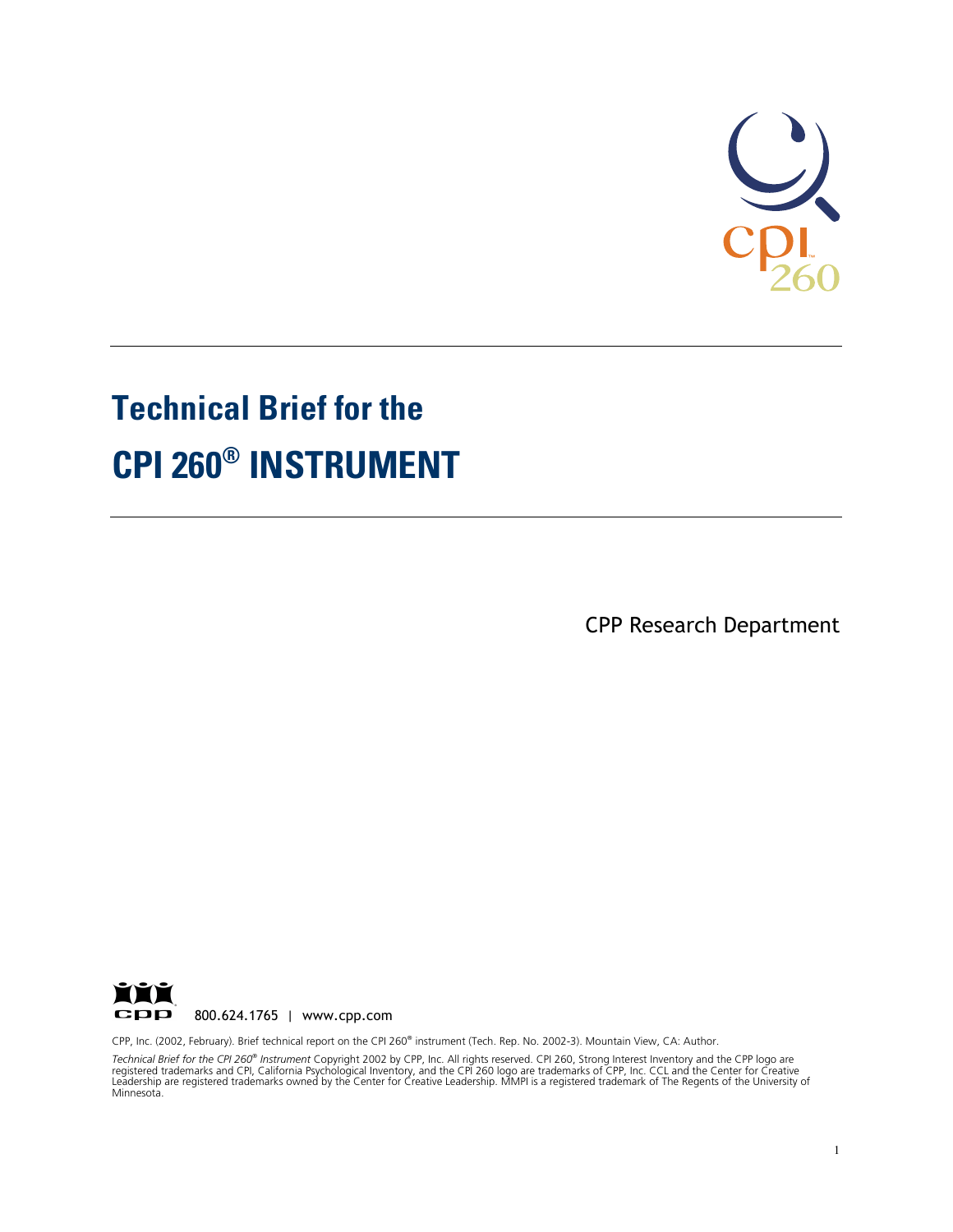### **Contents**

List of Tables 3 Acknowledgments 4 Introduction 5 CPI 260® Scales 7 Folk Scales 7 Structural Scales 7 Special Purpose Scales 8 Type and Level Results 9 Indicators of Invalid Results 10 Instrument Development (Item Selection Process) 11 Normative Data 13 Scale Reliability and Form Equivalence 15 Factor Structure 19 Summary 23 References 24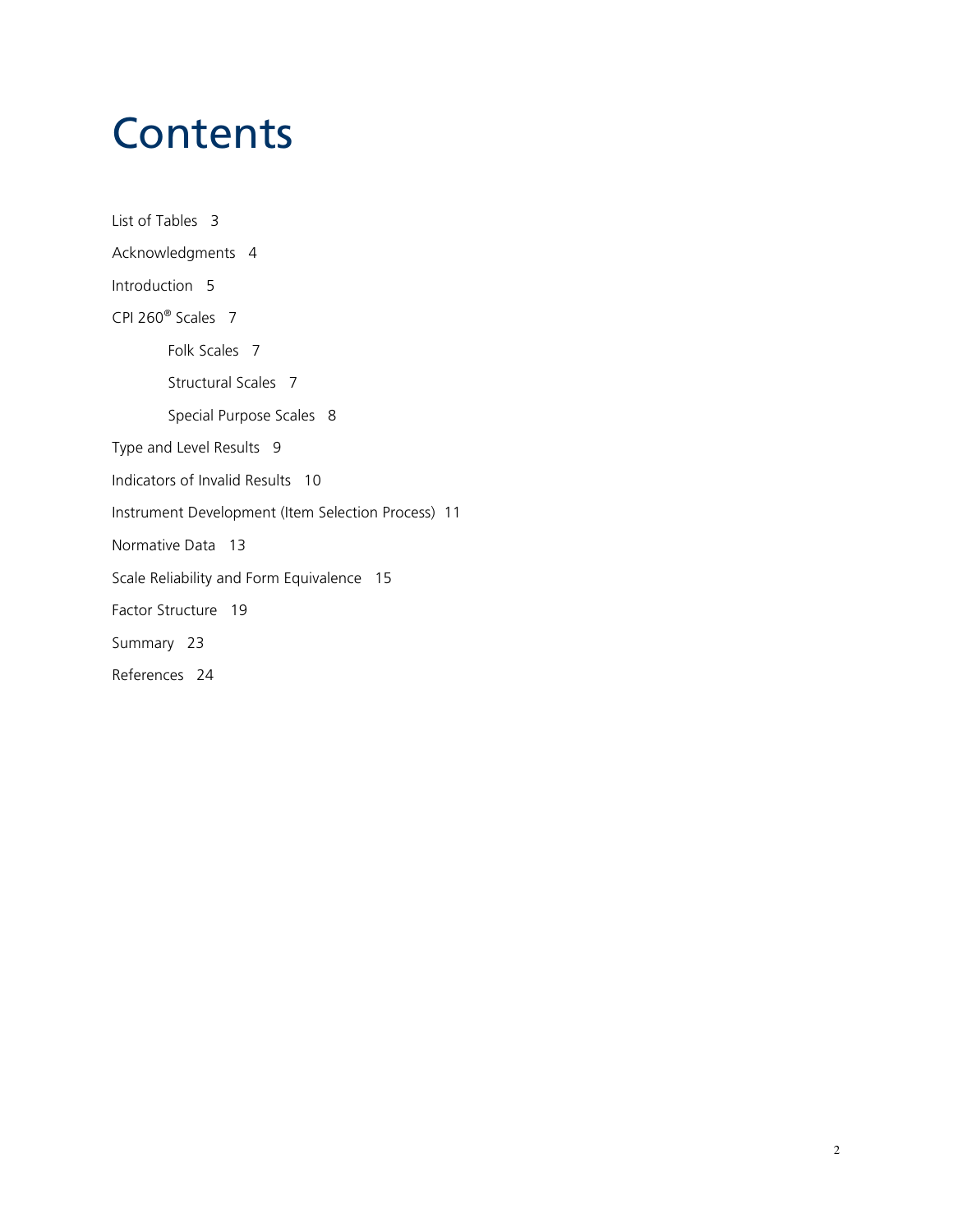### Tables

### TABLE 1

CPI™ and CPI 260® Instrument Scales 6

#### TABLE 2

Raw Scores for the Normative Sample on the CPI 260® Instrument 14

#### TABLE 3

A Comparison Between the CPI 260® Instrument and the CPI™ 434-Item Instrument in the Normative Sample 16

#### TABLE 4

Correlation of Raw Scores Between the CPI 260® Instrument and the CPI™ 434-Item and 462-Item Instruments in a Random Sample of 6,000 CPP Administrations and 5,610 CCL® Participants 17

#### TABLE 5

A Comparison of Standard Scores between the CPI 260® Instrument and the CPI™ 434-Item and 462-Item Instruments in a Random Sample of 6,000 CPP Administrations and 5,610 CCL® Participants 18

#### TABLE 6

Rotated Factor Matrix in a Sample of Men (*n* = 3,000) 20

#### TABLE 7

Rotated Factor Matrix in a Sample of Women (*n* = 3,000) 21

#### TABLE 8

Rotated Factor Matrix in a Sample of Men and Women Combined (*N* = 6,000) 22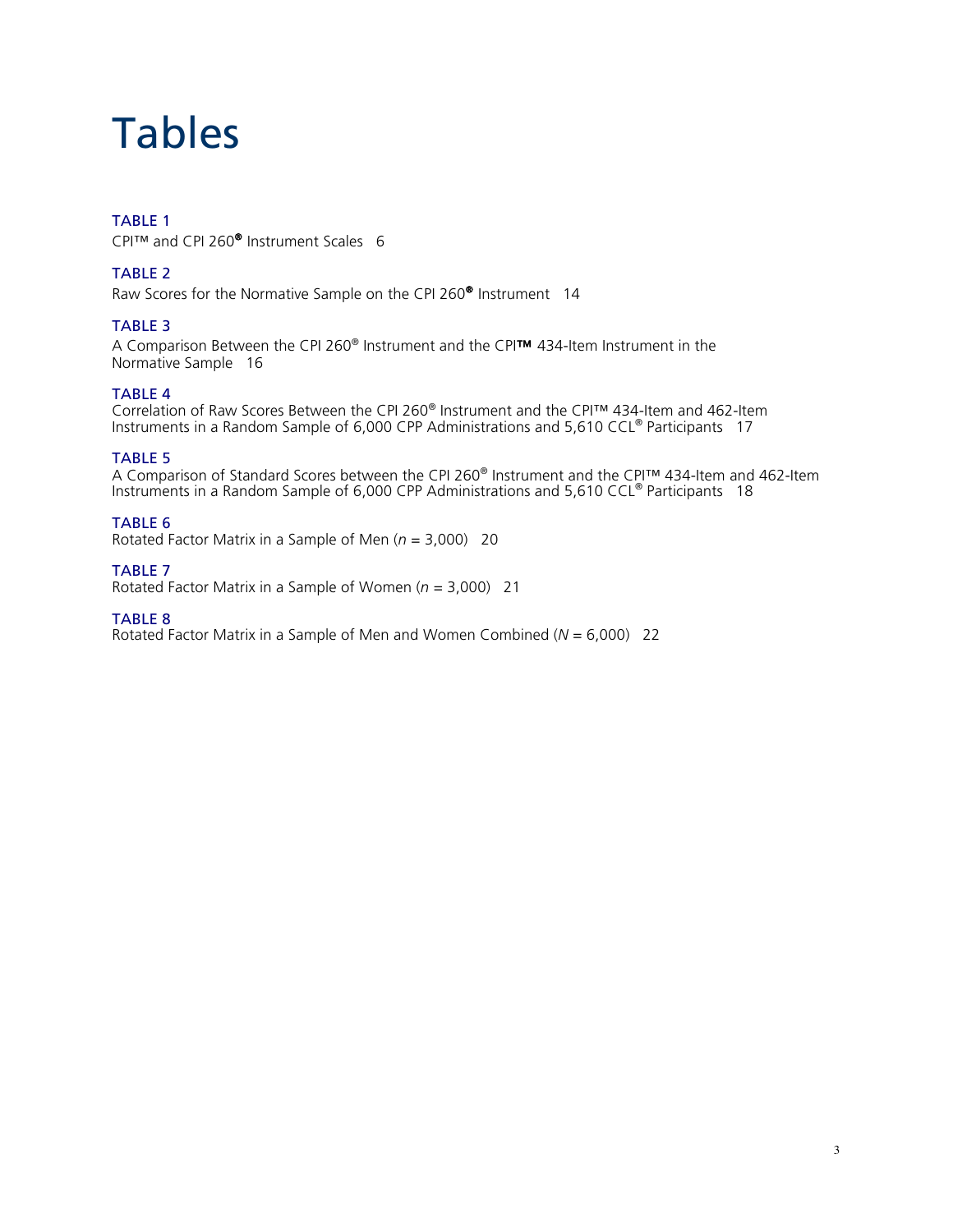# Acknowledgments

This report was prepared and written by Dr. David Donnay of CPP, Inc. Dr. Harrison Gough and Dr. Pamela Bradley, whose work is the basis of the CPI 260® instrument, provided the results for Tables 2 and 3. It should be made clear that the CPI 260 instrument is the fruit of their labor and publications on this work will follow from them in the future. Dr. Mike Morris at CPP, Inc., contributed a substantial amount of statistical wherewithal in producing the results in Tables 4 through 8, for which he should be duly recognized. Jason Stanghelle and Anika Chartrand also helped in the tasks of data management and analysis. It is also important to recognize the many people who reviewed various drafts of this report, including Dr. Judy Chartrand and Dr. Rich Thompson. Finally, acknowledgment is given to Julianne Arnold-Kole and the rest of the staff at CPP, Inc., without whom this report would not be so readily accessible.

We also wish to thank the Center for Creative Leadership<sup>®</sup> for permission to study their leadership participants. The data have greatly enhanced the value of this report.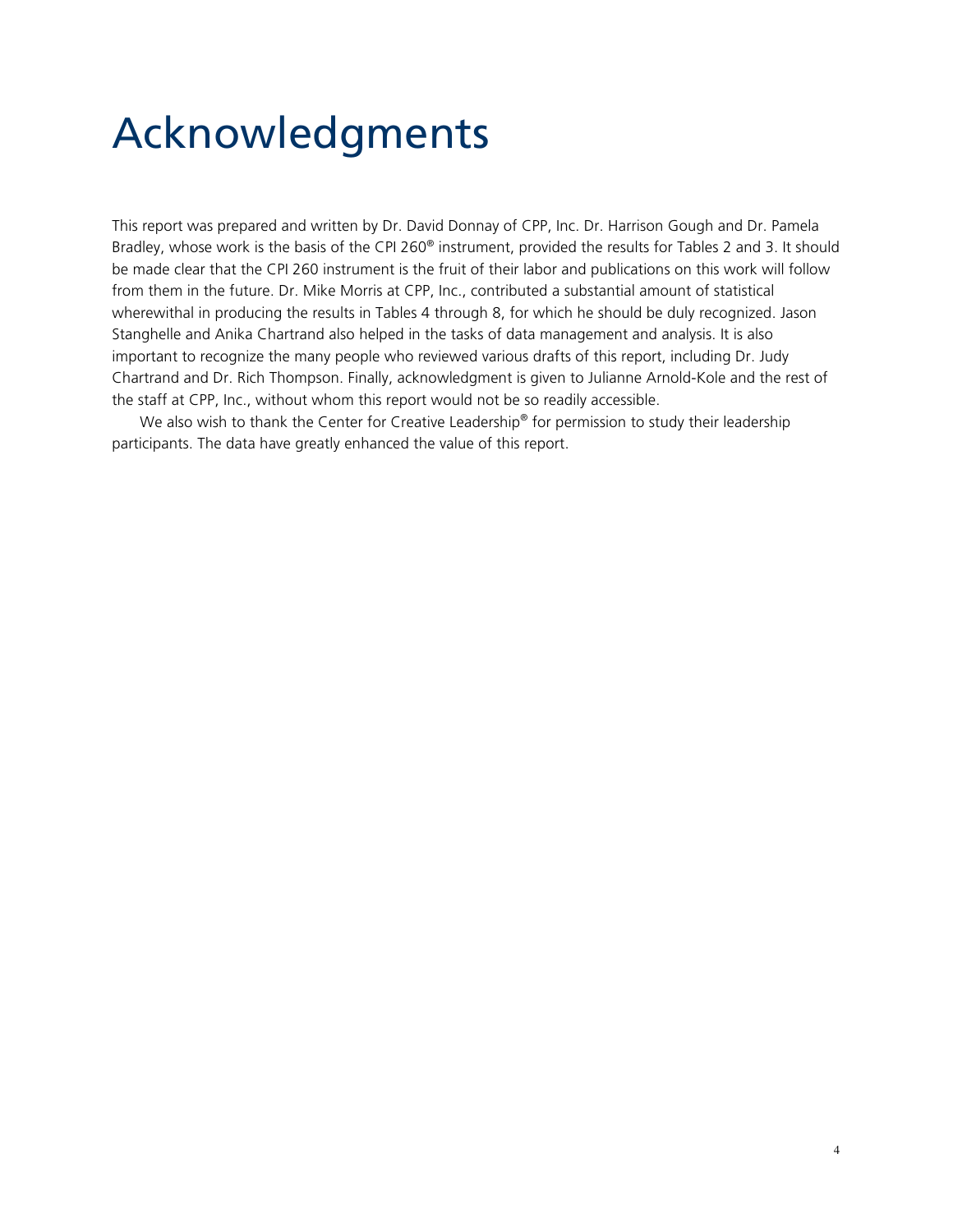### Introduction

The CPI 260 instrument is a 260-item omnibus assessment of normal personality. It is essentially a short form of the *California Psychological Inventory™* (CPI™) instrument (Gough, 1957, 1987; Gough & Bradley, 1996), which has been available for almost 50 years and has an established research base of nearly 2,000 citations (Gough, 2002). The CPI 260 and the CPI instruments are based on the same basic normative sample of 6,000 men and women (see Gough & Bradley, 1996).

The CPI 260 instrument was developed in order to make the exceptional history, validity, and reliability of the CPI instrument available to more people and to a greater range of applications. The 260 items of the CPI 260 instrument were carefully selected to meet the demands of human resources managers, organizational development consultants, training and development professionals, and executive coaches. The real benefit of the CPI 260 instrument is that it delivers 29 CPI scales, including the 20 folk scales and the 3 Vector scales, in an assessment that requires 40 percent less time to complete. Table 1 lists the 29 CPI scales included in the CPI 260 instrument.

The primary application for the CPI 260 instrument is intended to be in the domain of work and organizational life. Updated language, revised scale names, and new interpretive materials will encourage use in today's organizations. Some practitioners may find the instrument to be useful in broader applications of personal development, but it is not intended for clinical assessment.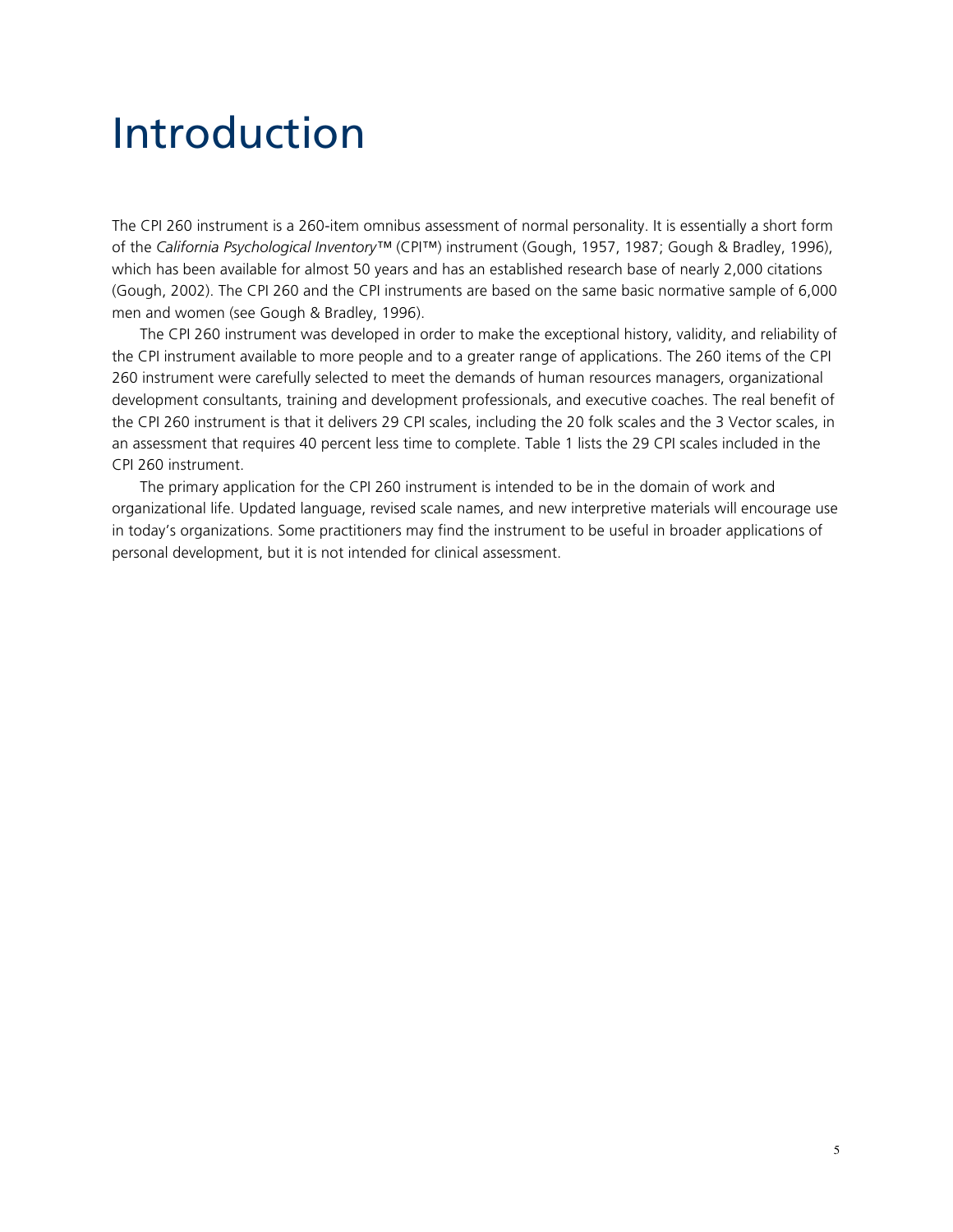### **TABLE 1. CPI™ AND CPI 260® INSTRUMENT SCALES**

| CPI 260 <sup>®</sup> Scales       | <b>CPI<sup>®</sup></b> Scales     | <b>Description (measure of)</b>                     |
|-----------------------------------|-----------------------------------|-----------------------------------------------------|
| Dominance (Do)                    | Dominance (Do)                    | Prosocial interpersonal power and influence         |
| Capacity for Status (Cs)          | Capacity for Status (Cs)          | Ambition for challenge and social status            |
| Sociability (Sy)                  | Sociability (Sy)                  | Social participation                                |
| Social Presence (Sp)              | Social Presence (Sp)              | Poise and comfort with attention and recognition    |
| Self-acceptance (Sa)              | Self-acceptance (Sa)              | Sense of personal worth and self-confidence         |
| Independence (In)                 | Independence (In)                 | Self-sufficiency and self-directedness              |
| Empathy (Em)                      | Empathy (Em)                      | Capacity to understand and respond to others' needs |
| Responsibility (Re)               | Responsibility (Re)               | Conscientiousness and follow-through                |
| Social Conformity (So)            | Socialization (So)                | Conformance with social norms and customs           |
| Self-control (Sc)                 | Self-control (Sc)                 | Cautiousness and self-regulation                    |
| Good Impression (Gi)              | Good Impression (Gi)              | Tact and positive self-presentation                 |
| Communality (Cm)                  | Communality (Cm)                  | Conventionality of behavior and attitudes           |
| Well-being (Wb)                   | Well-being (Wb)                   | Overall sense of health and optimism                |
| Tolerance (To)                    | Tolerance (To)                    | Open-mindedness and respect for others              |
| Achievement via Conformance (Ac)  | Achievement via Conformance (Ac)  | Motivation within organized settings                |
| Achievement via Independence (Ai) | Achievement via Independence (Ai) | Motivation within unstructured settings             |
| Conceptual Fluency (Cf)           | Intellectual Efficiency (le)      | Comfort with intellectual and conceptual matters    |
| Insightfulness (Is)               | Psychological Mindedness (Py)     | Analytical insight into the motivations of others   |
| Flexibility (Fx)                  | Flexibility (Fx)                  | Adaptability and comfort with change                |
| Sensitivity (Sn)                  | Femininity/Masculinity (F/M)      | Tough-versus tender-mindedness                      |
| Participating/Private (v.1)       | Externality/Internality (v.1)     | Extraversion versus introversion                    |
| Approving/Questioning (v.2)       | Norm-doubting/Norm-favoring (v.2) | Rule-following versus rule-questioning              |
| Fulfillment (v.3)                 | Ego-Integration (v.3)             | Fulfillment of personal potential                   |
| Managerial Potential (Mp)         | Management Potential (Mp)         | Inclination for supervisory responsibilities        |
| Work Orientation (Wo)             | Work Orientation (Wo)             | Sense of dedication to work                         |
| Creative Temperament (Ct)         | Creative Temperament (Ct)         | Individualization and capacity for innovativeness   |
| Leadership (Lp)                   | Leadership (Lp)                   | Initiative and effectiveness in leading others      |
| Amicability (Ami)                 | Amicability (Ami)                 | Cooperation and friendliness                        |
| Law Enforcement Orientation (Leo) | Law Enforcement Orientation (Leo) | Conventional and practical values                   |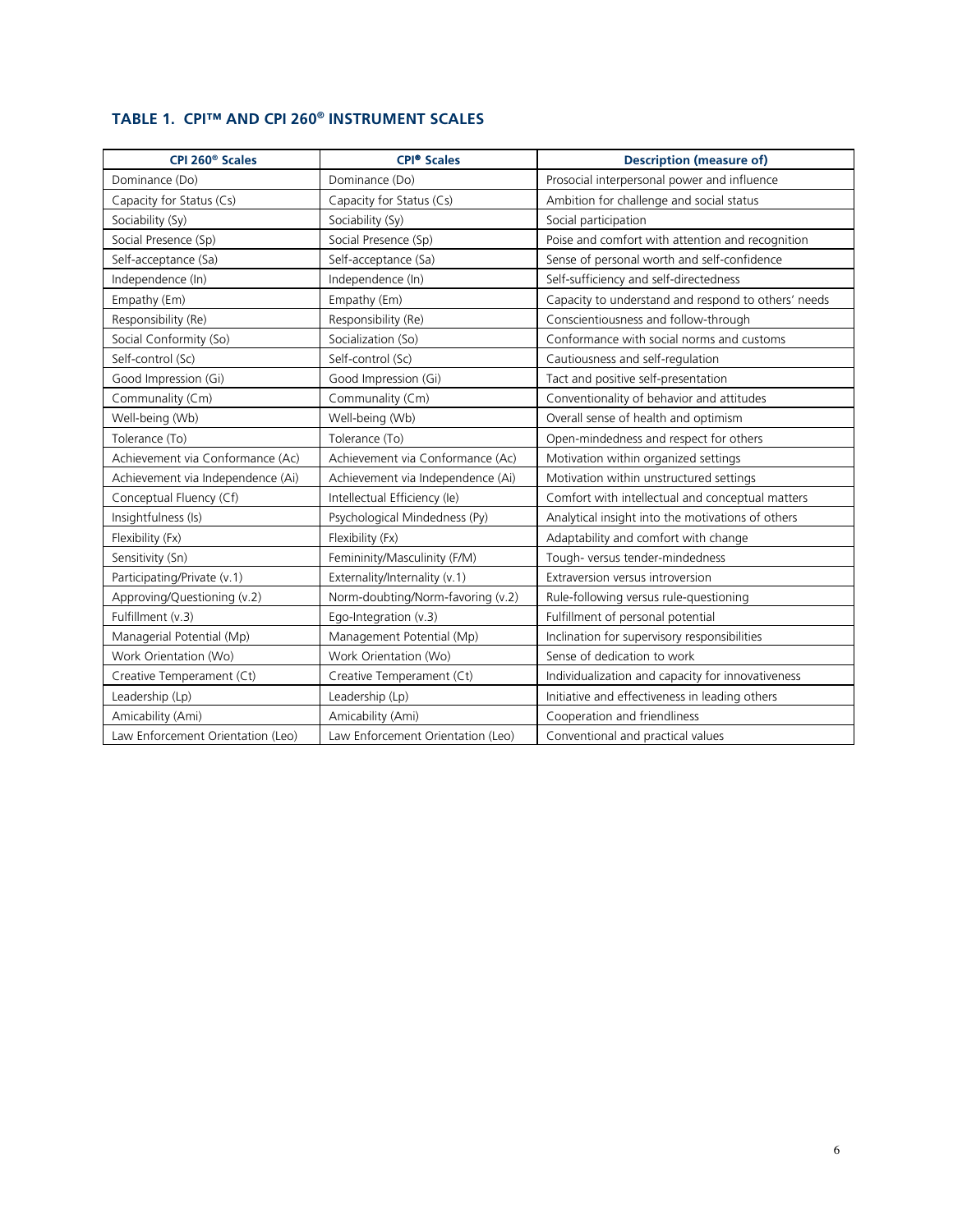### CPI 260® Scales

The 29 scales (see Table 1) on the CPI 260 instrument are organized into 20 folk scales, 3 structural scales, and 6 special purpose scales. The folk scales are further grouped into four broad categories or classes based on their interpretive meanings. The structural scales define the personality model underlying the instrument. The special purpose scales add discrimination for specific applications.

### **FOLK SCALES**

The first class of folk scales measures interpersonal aspects of the person, such as self-confidence, poise, ascendancy, and social effectiveness. The seven scales are Dominance (Do), Capacity for Status (Cs), Sociability (Sy), Social Presence (Sp), Self-acceptance (Sa), Independence (In), and Empathy (Em). Scores consistently above 50 on these scales suggest outgoing, socially competent individuals. Lower scores are indicative of a more socially reticent, nonassertive style.

The second class of scales measures internal values and normative expectations like maturity, personal values, self-control, and sense of responsibility. The seven scales are Responsibility (Re), Social Conformity (So), Self-control (Sc), Good Impression (Gi), Communality (Cm), Well-being (Wb), and Tolerance (To). Scores consistently above 50 on these scales suggest a cautious, controlled individual. Lower scores are indicative of a more carefree, action-oriented individual.

The third class of scales measures achievement needs and cognitive tendencies including motivation, persistence, and organization. The three scales are Achievement via Conformance (Ac), Achievement via Independence (Ai), and Conceptual Fluency (Cf). High scores above 50 on these three scales suggest a driven person with superior ability to access his or her intellectual resources. Lower scores are indicative of a reluctant individual with less ability to draw on his or her own resources except in the most concrete and tangible of matters.

The fourth class of scales assesses stylistic preferences for things such as insightfulness, adaptability, and sensitivity. The three scales are Insightfulness (Is), Flexibility (Fx), and Sensitivity (Sn). High scores above 50 on these three scales suggest an individual who can be described as perceptive, open minded, and attuned to his or her surroundings. Scores below 50 on these scales are indicative of someone with a more closed stance who functions best in a stable, predictable environment.

#### **STRUCTURAL SCALES**

The three structural scales provide for the cuboid model of personality underlying the instrument (see Gough & Bradley, 1996). Together, the Participating versus Private (v.1) and Approving versus Questioning (v.2) scales define four general life style themes or types of people. The four types are Implementer (i.e., Participating, Approving), Supporter (i.e., Private, Approving), Innovator (i.e., Participating, Questioning), and Visualizer (i.e., Private, Questioning). The third structural scale measures level of Fulfillment (v.3). This third dimension classifies individuals across seven levels of self-realization within the four life style themes. The seven levels go from frustration at levels 1 and 2 to ordinary levels of satisfaction at levels 3, 4, and 5 to superior feelings of efficacy at levels 6 and 7.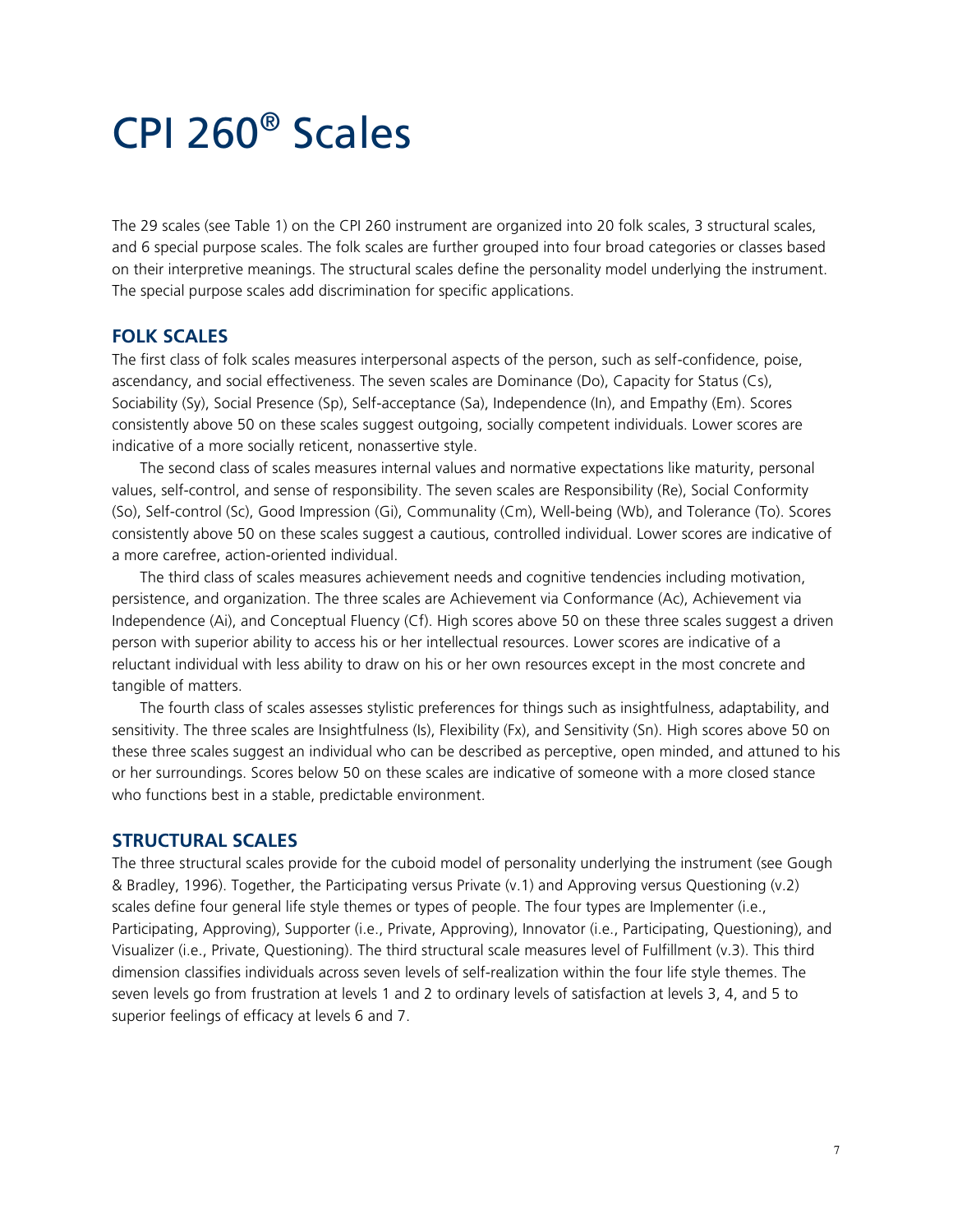### **SPECIAL PURPOSE SCALES**

The special purpose scales are additional scorings of the instrument that may serve useful in specific applications. For example, the Managerial Potential scale was developed in an attempt to identify persons who would be successful in management positions. Unlike the folk scales and the cuboid model, the special purpose scales are not universally applicable. However, the special purpose scales frequently prove helpful in confirming or further clarifying interpretive decisions.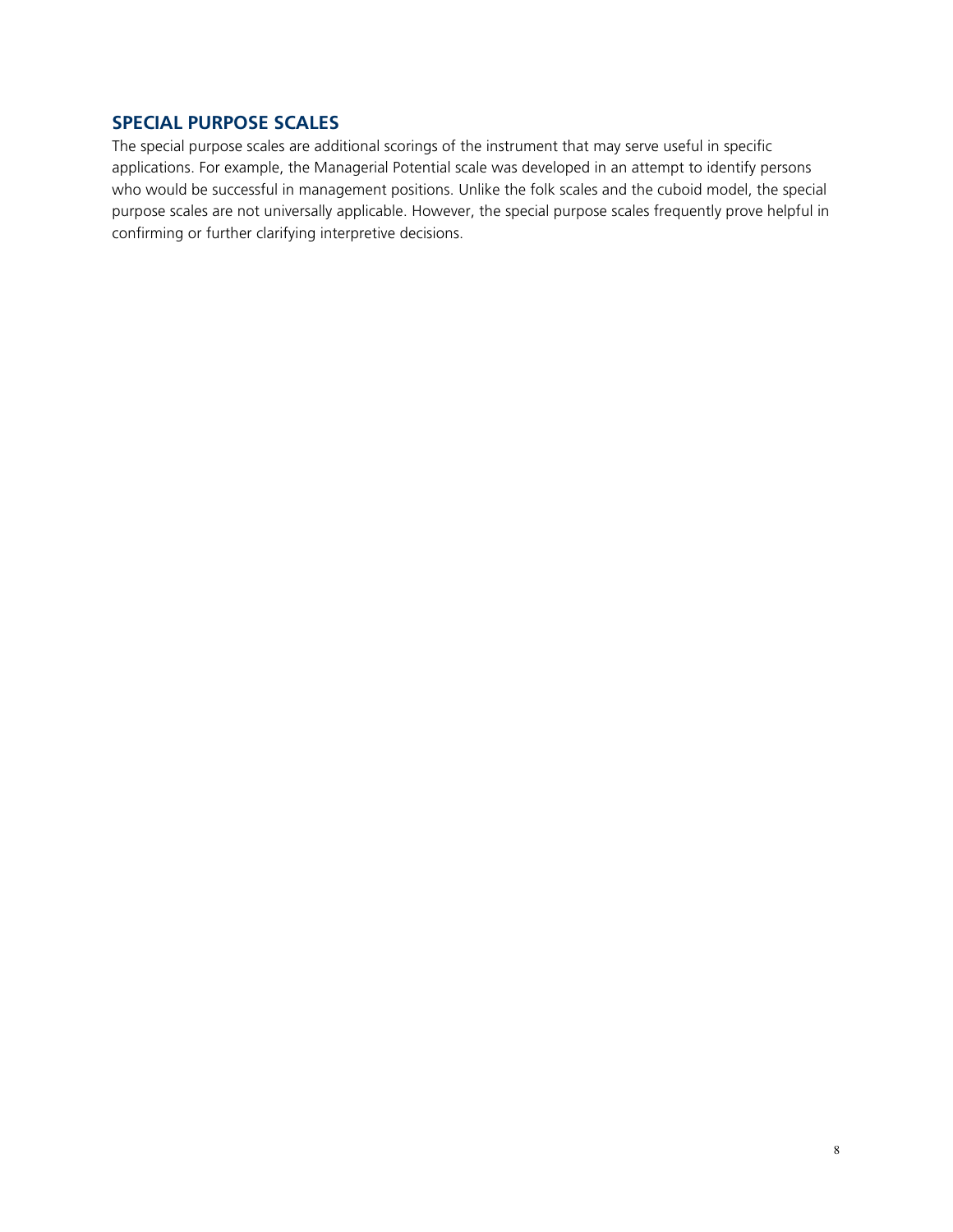## Type and Level Results

Accurate decisions about scoring of the structural scales are critical to their effectiveness. Based on previous versions of the CPI instrument (see Gough & Bradley, 1996), it was expected that approximately 25 percent of individuals in the normative sample would be found in each of the four types or life style themes. On the third dimension of Fulfillment, it was expected that individuals would follow the established distribution with percentages for each of the seven levels of 8, 12, 19, 22, 19, 12, and 8. Note that the expected distributions are the theoretical ideal and that previous versions of the CPI instrument have roughly approximated them in practice.

Type and level results for the normative sample were very close to the expected values. Type classification of the 6,000 individuals yielded 26.2 percent Implementers (*n* = 1,569), 25.8 percent Supporters (*n* = 1,548), 25.0 percent Innovators (*n* = 1,502), and 23.0 percent Visualizers (*n* = 1,381). Classification on level of Fulfillment yielded 10.1 percent at level 1 (*n* = 604), 13.6 percent at level 2 (*n* = 813), 16.4 percent at level 3 (*n* = 986), 23.0 percent at level 4 (*n* = 1,380), 19.6 percent at level 5 (*n* = 1,175), 10.1 percent at level 6 (*n* = 608), and 7.2 percent at level 7 (*n* = 434).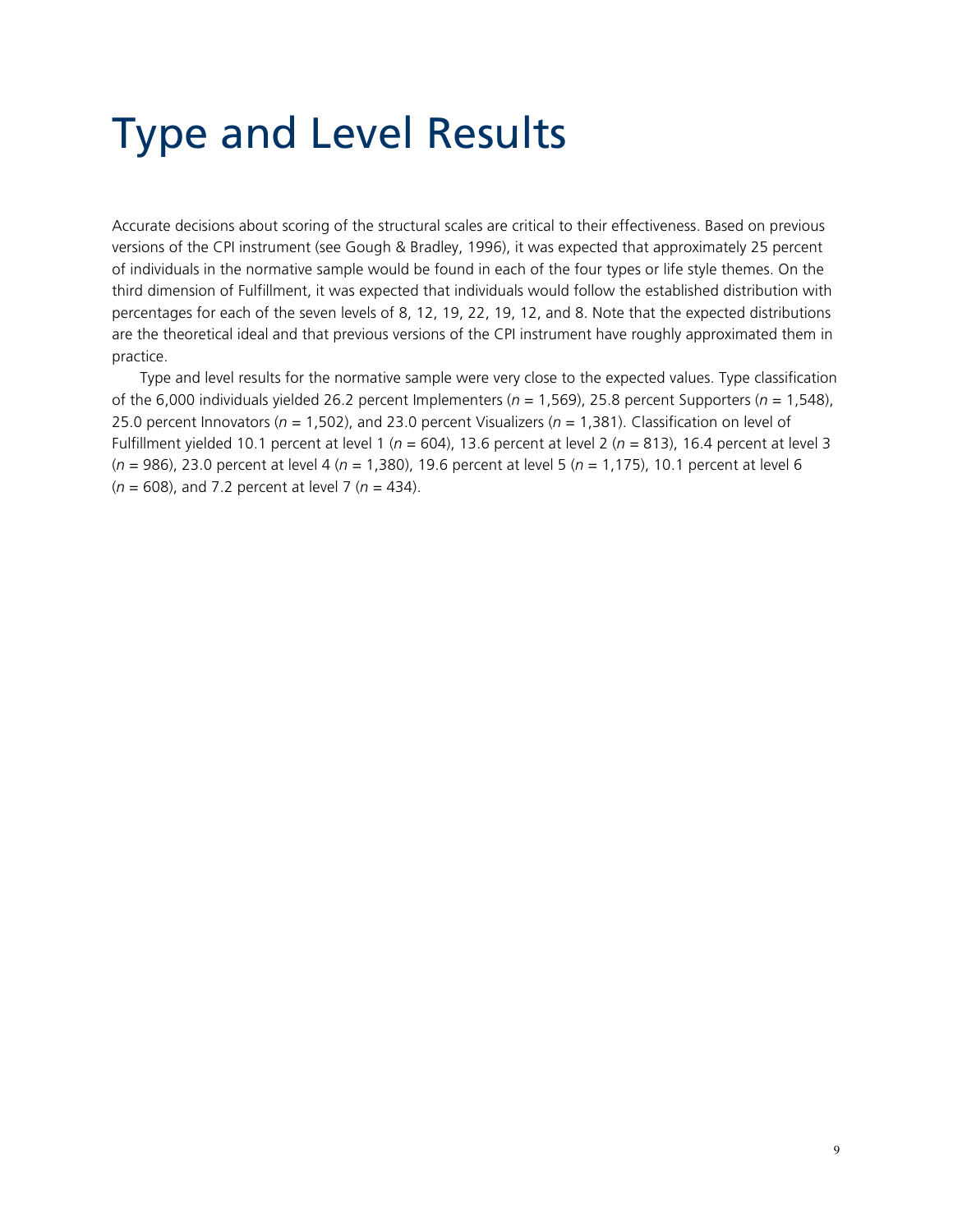## Indicators of Invalid Results

A decision about whether or not an individual's results on an instrument are valid enough for interpretation is a professional judgment. The CPI 260 instrument has a number of features that can assist the professional in determining the validity of results. Three of the folk scales provide direct feedback about the quality of the individual's results. A series of actuarial indicators are also available.

Well-being (Wb), Good Impression (Gi), and Communality (Cm) each provide meaningful information about the validity of results on the CPI 260 instrument. Low scores at or below 30 on Wb suggest exaggeration of personal distress or a fake-bad profile. High scores on Gi at or above 70 suggest exaggerated positive response characteristics and fake-good profile. This generally occurs when the respondent is trying to make a positive impression on the test interpreter such as in a job applicant or other evaluative setting. Low scores at or below 30 on Gi suggest a more negative response bias and the possibility of a fake-bad profile. High scores on Cm at or above 50 suggest a standard approach to the inventory. Low scores on Cm at or below 30 indicate the possibility of random responding, inability to read, errors in marking, or a fake-bad profile.

More precise classification of fake-good, fake-bad, and random profiles is available based on the computation of three equations adapted for use with the CPI 260 instrument. The three equations improve classification by combining the three validity indicators already discussed plus the addition of other scales. The following three linear equations were established using raw scale scores on the CPI 260 instrument.

> Fake-good =  $32.30 + .49Do + .67Em + 1.12Gi - .62Wb - .58Fx$ Fake-bad = 100.67 – 2.32Cm – .44Wb – .31Fx + .18Ac Random = 42.77 + .30In + .37Gi + .49To – .29Cm

The products of the three equations are applied in a decision-tree format. If the fake-good score is equal to or greater than 65.50, the result is considered fake-good. If the score on fake-bad is equal to or greater than 66.00 and if the score on random is less than or equal to 51.49, the result is considered fake-bad. Lastly, if the score on fake-bad is equal to or greater than 66.00 and the score on random is equal to or greater than 51.50, the result is random. All other results on the CPI 260 instrument are considered normal. In the normative sample of 6,000 men and women, 0.43 percent were judged fake-good, 0.75 percent were judged fake-bad, and 0.47 percent were judged random.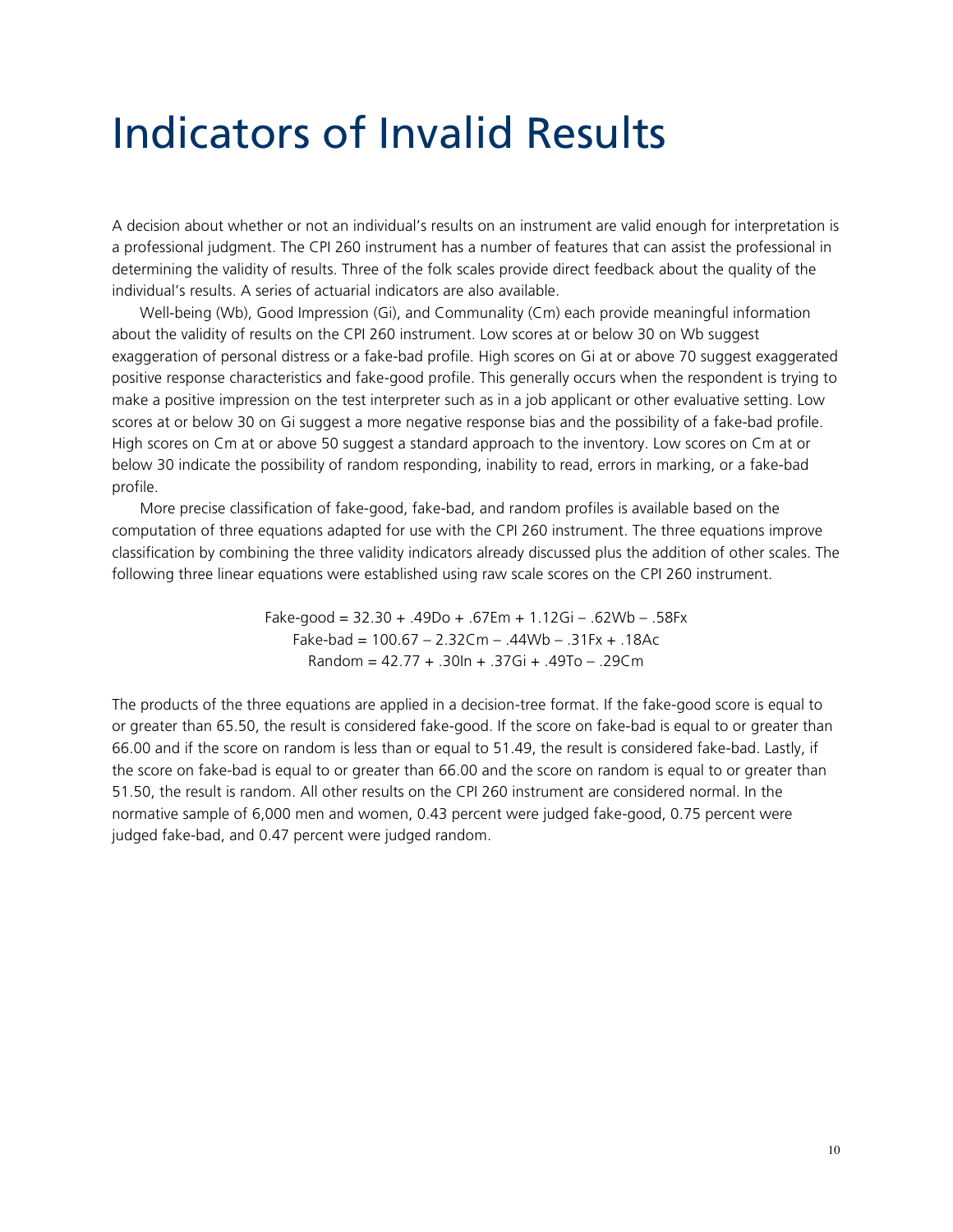### Type and Level Results (Item Selection Process)

The criteria for selecting items to be included in the CPI 260 instrument were 1) acceptable content in the organizational and managerial world, 2) item correlations with nontest criteria in archival samples, and 3) item correlations with the full scales as scored on the CPI instrument. The first criterion meant that items were included if they were easy to read, as non-threatening or ego-syntonic as possible for use in organizational settings, and subtle when appropriate to reduce the influence of item response sets. The second criterion continued the empirical tradition of the CPI instrument by emphasizing and retaining the items that maximize the relationships between responses to the inventory and the external outcome or target behavior. Correlations were obtained from various published and unpublished data sets involving nontest criteria. The nontest criteria were at times behavioral, experimental, or observational (e.g., adjectival clusters identified by observers). A detailed description of how this process has contributed to the development of the CPI scales can be found in the *CPI™ Manual* (Gough & Bradley, 1996). The third criterion meant that items that best represented the desired CPI scale were retained in order to maximize the equivalence in meaning between the full 434-item CPI instrument and the CPI 260 instrument. This also meant that an attempt was made to continue to represent the full breadth of content found in each of the multidimensional CPI scales.

Because each item on the inventory is scored dichotomously (i.e., True vs. False), each scale required a minimum of 20 items for adequate scale ranges. Even after allowing for item overlap across scales on the CPI 260 instrument, it was determined that a minimum of 250 items were needed to score the 20 folk scales and the 3 vector scales. The addition of 6 special purpose scales and the iterative process of identifying the best items for each of the 29 scales on the CPI 260 instrument led to a final inventory of 260 items. The CPI 260 instrument does continue the often criticized practice of allowing items to appear on more than one scale; the criticism being that item overlap makes it difficult to identify the underlying factor structure of the personality measure, in this case, the CPI instrument. This is a reasonable psychometric concern for researchers, but it poses no real-life concern to practitioners. In fact, the very real advantage of using overlapping items is that it allows for much more extensive and precise assessment with a smaller pool of items than could be achieved without overlap. In the case of the 29 scales on the CPI 260 instrument, over 600 items would be required if items were not scored on more than one scale.

Further review of the items was conducted after the preliminary set of items was decided. This review resulted in the substitution, rewording, or dropping of several items. The review included assessment of the preliminary item set by a panel of experienced researchers and organizational consultants in the U.S. and Western Europe. The panel assessed the items and recommended solutions based on generally understood organizational practices. Examples of items that were reworded to make them more contemporary include the slight change of "It's no use worrying my head about public affairs; I can't do anything about them anyhow" to "I see no reason to worry about public affairs; I can't do anything about them anyhow" and "It is annoying to listen to a lecturer who cannot seem to make up his mind as to what he really believes" to "It is annoying to listen to lecturers who cannot seem to make up their minds as to what they really believe." Examples of items that were reworded to allow greater likelihood of correct translation and use internationally include "I would like to be a soldier" to "I would like to serve in the armed forces" and "Only a fool would try to change our American way of life" to "The old ways of doing things are almost always the best." The item "I think Lincoln was greater than Washington" is a good example of an item that was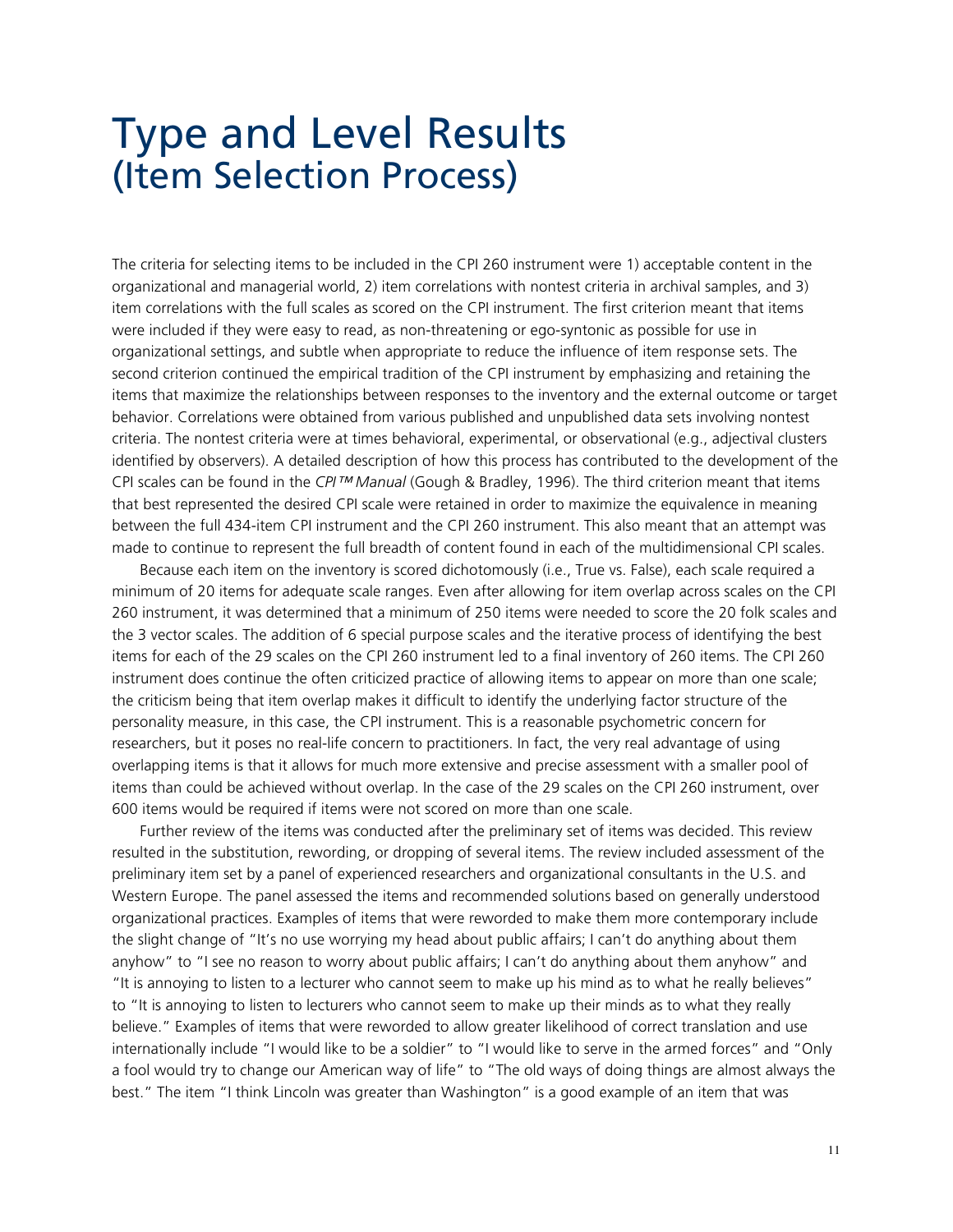dropped for the same reason. Additional examples of items that were dropped are "I looked up to my father as an ideal man," "Maybe some minority groups do get rough treatment, but it's no business of mine," and "I sometimes tease animals."

A final review was completed once the definitive set of 260 items for the CPI 260 instrument was prepared in manuscript form. A law firm with expertise in legal and psychological matters and experience in employment practices legislation conducted this final review and provided support for the CPI 260 instrument as a non-medical test appropriate for application in organizational settings. However, it should be noted that the ethical and legally appropriate use of psychological assessments is ultimately the responsibility of the practicing professional.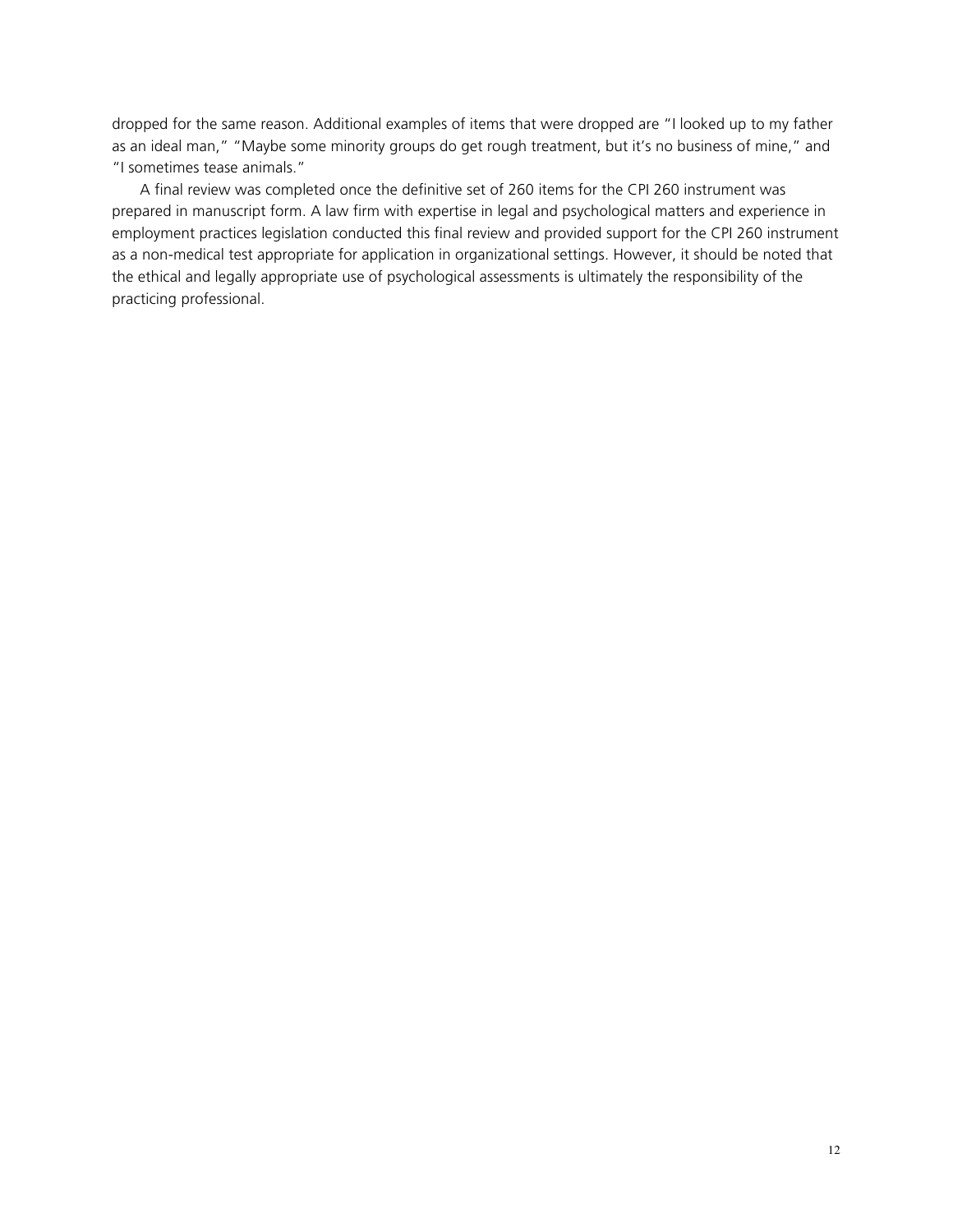### Normative Data

The normative group used to standardize the CPI 260 instrument is identical to that of the 434-item CPI instrument. Details concerning the normative group of 6,000 persons can be found in the *CPI™ Manual* (Gough & Bradley, 1996). The sample contains 3,000 men and 3,000 women representing all aspects of society including students and employed adults in various occupations. The data file from the sample used in establishing norms for the 434-item CPI instrument was rescored for the CPI 260 instrument. The raw score means and standard deviations from the normative group are reported in Table 2. For the CPI 260 instrument, a decision was made to report standard scores based only on the total or combined normative group of 6,000 in order to simplify interpretation. For the purpose of comparison, Table 2 includes raw score means and standard deviations for men ( $n = 3,000$ ), women ( $n = 3,000$ ), and combined ( $N = 6,000$ ). It is important to note that the difference between men and women on the mean raw score and the combined mean raw score is generally small. The difference is greater than 0.5 for four scales (i.e., Sp, In, Re, Ac) and greater than 1.0 only once (i.e., Sn). The wide difference between men and women on the Sn scale was expected because the original scale was developed as a measure of Femininity/Masculinity (F/M).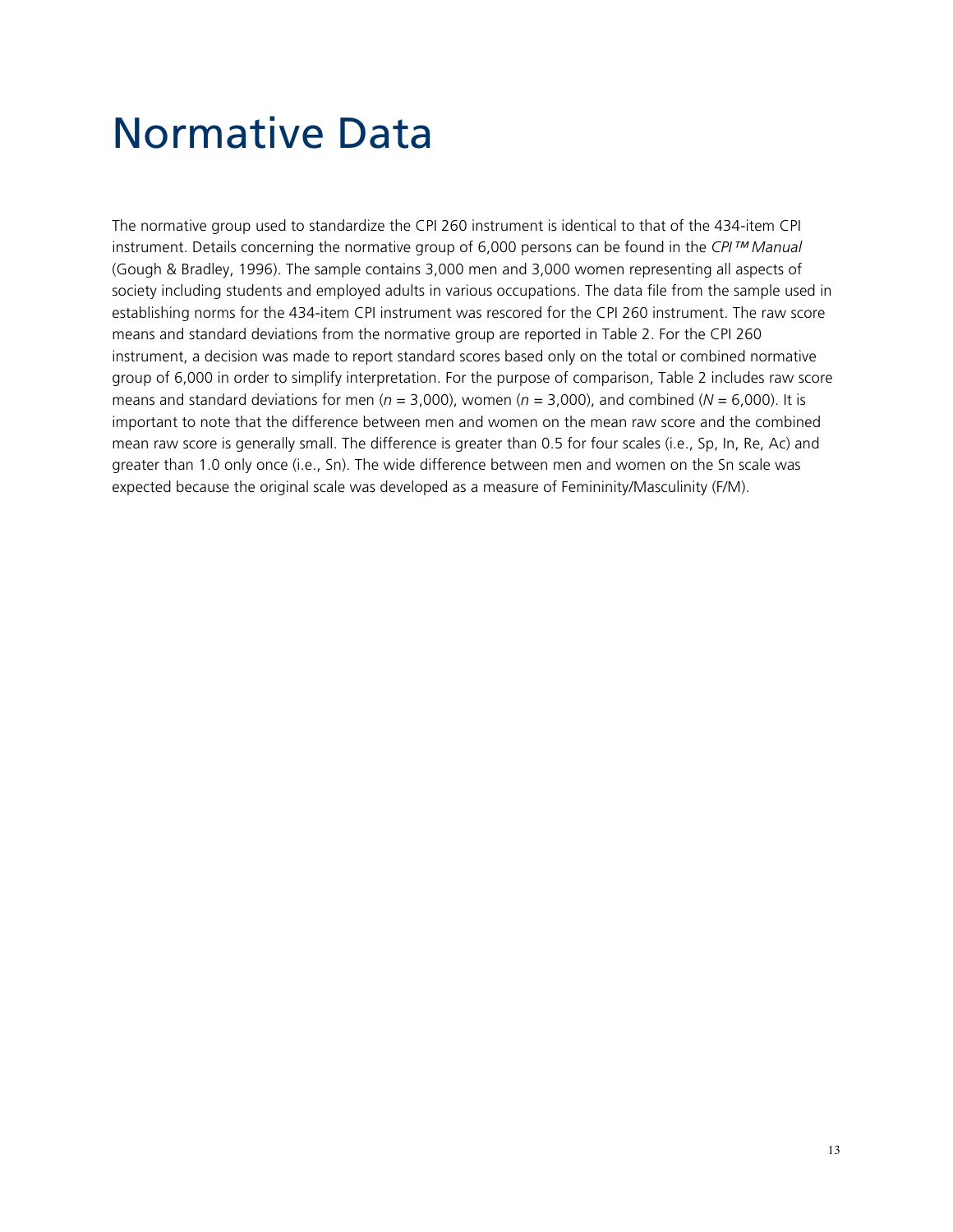| <b>Scale</b> | No. of Items | Men   | Men  | Mean of U.S. St. D. of U.S. Mean of U.S.<br><b>Women</b> | St. D. of<br><b>Women</b> | <b>Combined</b> | Mean of U.S. St. D. of U.S.<br><b>Combined</b> |
|--------------|--------------|-------|------|----------------------------------------------------------|---------------------------|-----------------|------------------------------------------------|
| Do           | 32.00        | 17.15 | 6.49 | 16.46                                                    | 6.56                      | 16.80           | 6.53                                           |
| Cs           | 26.00        | 12.91 | 4.37 | 13.38                                                    | 4.64                      | 13.15           | 4.52                                           |
| Sy           | 23.00        | 13.59 | 4.37 | 13.85                                                    | 4.50                      | 13.72           | 4.44                                           |
| Sp           | 29.00        | 18.36 | 3.86 | 17.31                                                    | 4.24                      | 17.83           | 4.09                                           |
| Sa           | 23.00        | 12.58 | 3.89 | 12.52                                                    | 3.93                      | 12.55           | 3.91                                           |
| In           | 23.00        | 12.63 | 4.04 | 11.53                                                    | 4.21                      | 12.08           | 4.16                                           |
| Em           | 25.00        | 11.36 | 3.63 | 11.83                                                    | 3.72                      | 11.60           | 3.68                                           |
| Re           | 23.00        | 14.83 | 3.99 | 16.47                                                    | 3.63                      | 15.65           | 3.90                                           |
| So           | 30.00        | 19.98 | 4.30 | 20.89                                                    | 4.44                      | 20.44           | 4.40                                           |
| Sc           | 28.00        | 13.51 | 4.91 | 14.41                                                    | 5.14                      | 13.96           | 5.04                                           |
| Gi           | 27.00        | 11.92 | 4.72 | 12.27                                                    | 4.69                      | 12.10           | 4.71                                           |
| Cm           | 22.00        | 19.11 | 2.75 | 19.32                                                    | 2.00                      | 19.21           | 2.13                                           |
| Wb           | 20.00        | 15.30 | 3.38 | 14.93                                                    | 3.61                      | 15.12           | 3.50                                           |
| To           | 20.00        | 10.73 | 4.07 | 11.64                                                    | 4.14                      | 11.19           | 4.13                                           |
| Ac           | 29.00        | 18.69 | 4.79 | 19.99                                                    | 4.52                      | 19.34           | 4.70                                           |
| Ai           | 25.00        | 13.28 | 4.55 | 13.57                                                    | 4.87                      | 13.43           | 4.72                                           |
| $Cf$ (le)    | 30.00        | 18.88 | 4.94 | 19.17                                                    | 5.17                      | 19.02           | 5.06                                           |
| Is (Py)      | 22.00        | 12.29 | 3.34 | 12.28                                                    | 3.54                      | 12.28           | 3.44                                           |
| Fx           | 22.00        | 9.56  | 3.67 | 9.32                                                     | 3.71                      | 9.44            | 3.69                                           |
| Sn (FM)      | 28.00        | 12.39 | 2.94 | 16.42                                                    | 2.97                      | 14.40           | 3.58                                           |
| v.1          | 20.00        | 11.62 | 4.39 | 12.31                                                    | 4.28                      | 11.96           | 4.35                                           |
| v.2          | 20.00        | 11.98 | 3.61 | 12.98                                                    | 3.60                      | 12.48           | 3.64                                           |
| v.3          | 31.00        | 15.16 | 5.84 | 15.54                                                    | 6.16                      | 15.35           | 6.00                                           |
| Mp           | 25.00        | 12.70 | 4.61 | 12.68                                                    | 4.69                      | 12.69           | 4.65                                           |
| Wo           | 23.00        | 16.10 | 3.60 | 16.04                                                    | 3.70                      | 16.07           | 3.65                                           |
| Ct           | 29.00        | 14.78 | 4.18 | 14.70                                                    | 4.06                      | 14.74           | 4.12                                           |
| Lp           | 36.00        | 22.44 | 6.47 | 22.21                                                    | 6.61                      | 22.33           | 6.54                                           |
| Ami          | 28.00        | 17.42 | 4.48 | 17.67                                                    | 4.73                      | 17.54           | 4.60                                           |
| Leo          | 29.00        | 16.56 | 3.20 | 15.85                                                    | 3.15                      | 16.21           | 3.19                                           |

### TABLE 2. RAW SCORES FOR THE NORMATIVE SAMPLE ON THE CPI 260<sup>®</sup> INSTRUMENT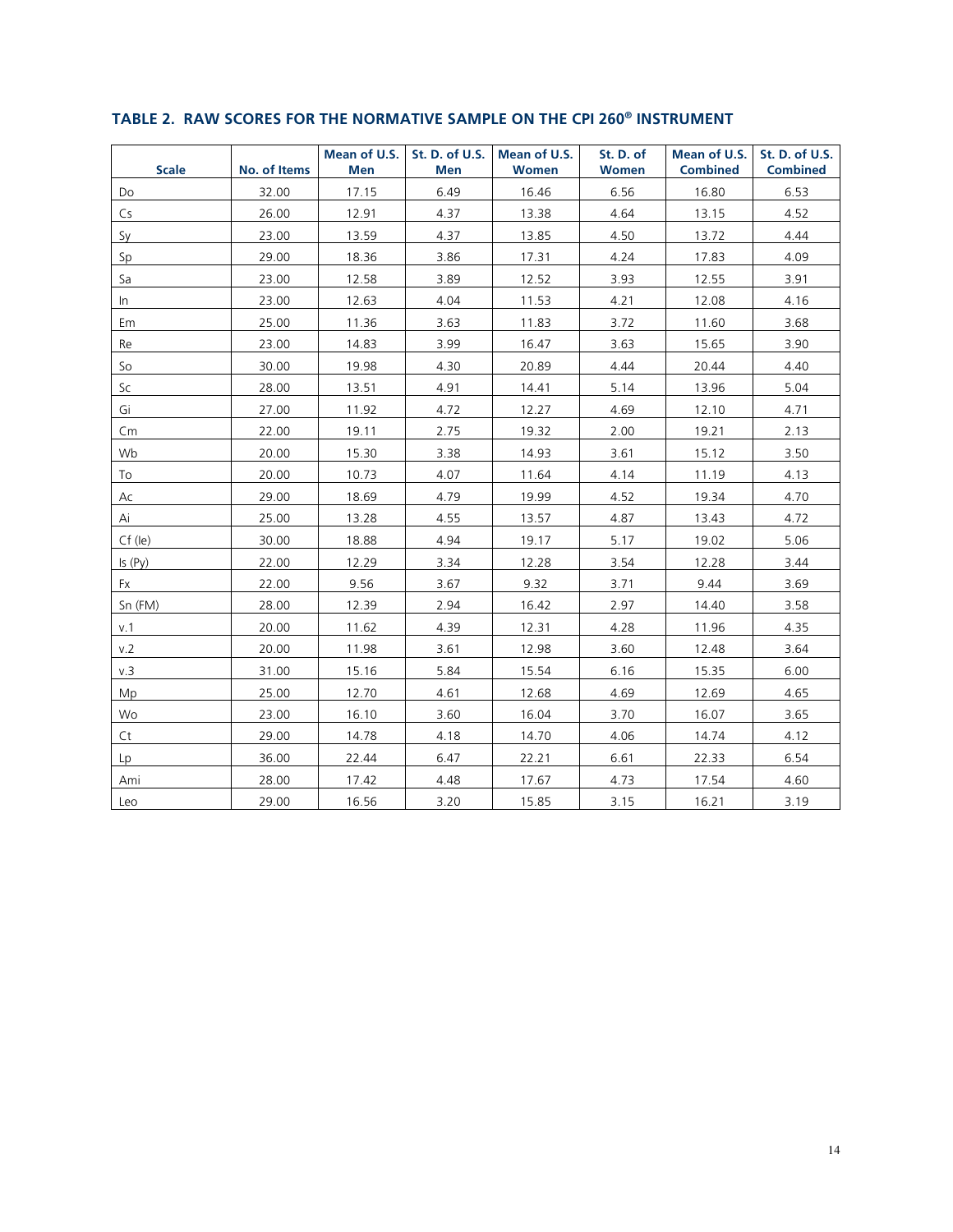### Scale Reliability and Form Equivalence

There are two important technical issues that must be addressed in establishing the CPI 260 instrument as a reasonable addition to any practitioner's tool kit. The two issues are (a) the reliability of the scores and (b) the relative validity of the scores. Table 3 compares the number of items used to measure each of the scales in the 434-item CPI and the CPI 260 instruments. Table 3 also reports the internal consistency/reliability estimates for the CPI 260 instrument scales. The reliability estimates range from a low of .36 for the Law Enforcement Orientation scale to a high of .86 for Dominance. The average reliability estimate across the 29 scales is .72, suggesting that the scales measure clearly defined concepts.

Although some may cite high internal consistency estimates as evidence of superior personality measures, the reader is reminded that the scales on the CPI and the CPI 260 instruments are empirically constructed and multidimensional. For example, the Communality scale, with an internal consistency estimate of .55, was found in the development of the 434-item CPI instrument to contain 10 factors with eigenvalues of 1.00 or greater. This finding is best explained by the fact that the Communality scale is really an empirically developed validity scale similar to the Hathaway and McKinley F scale on the MMPI® instrument. That is, the Communality scale is not a content scale that measures any particular construct, but rather is a subset of items answered in a consistent direction by a very high percentage of the normative sample and used to identify when an individual's responses to the instrument are not within the modal or common pattern. Similarly, the Law Enforcement Orientation scale is based solely on an empirical item analysis contrasting persons and their performance in police work with that of 14 other occupational groups. In this way, the Law Enforcement Orientation scale is very similar to the Occupational Scales on the *Strong Interest Inventory®* instrument.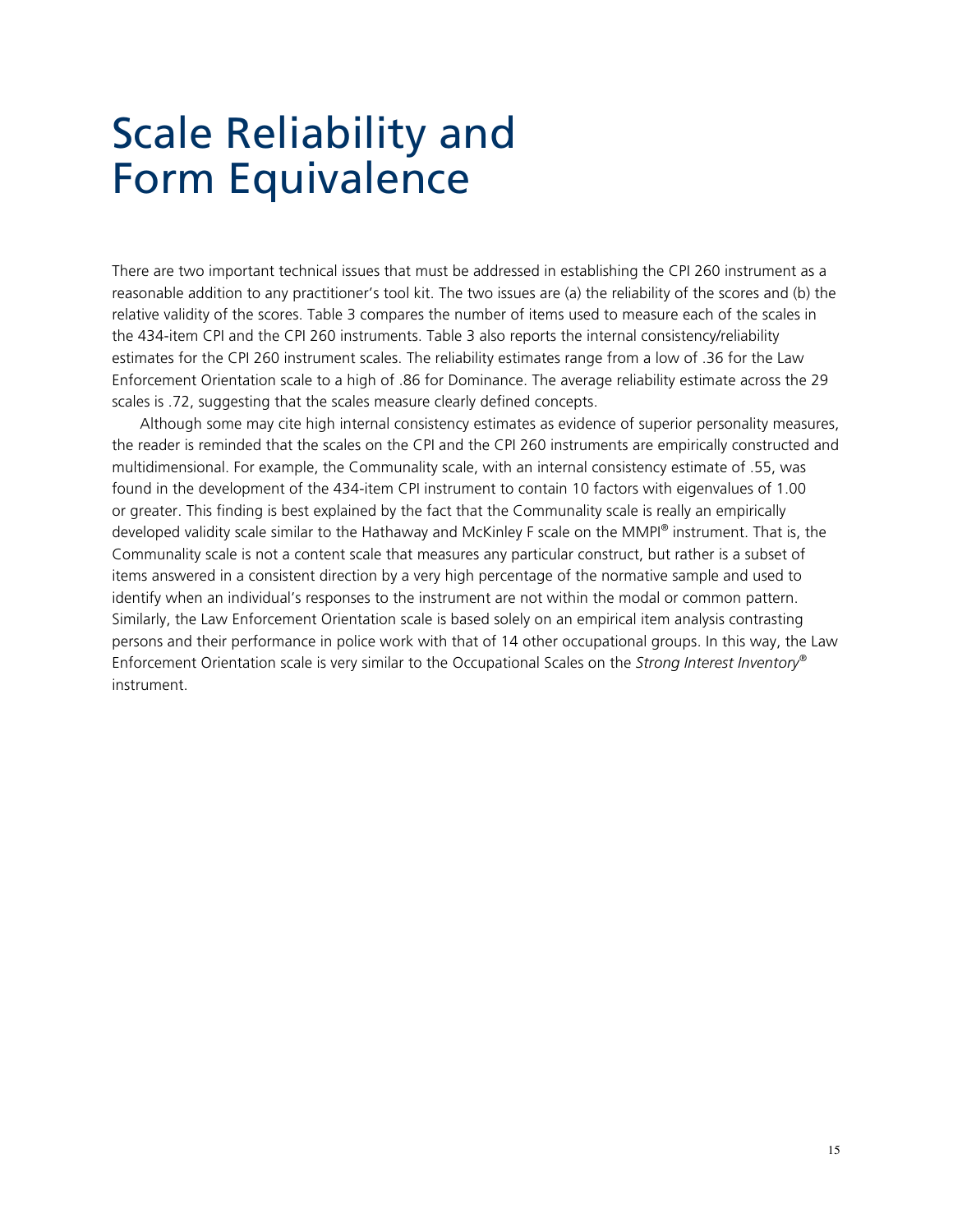| CPI 260 <sup>®</sup> Scale | Items in Old (434) /<br>New Scales (260) | CPI 260 <sup>®</sup> Scale Internal<br><b>Consistency Estimates</b> | <b>Correlations Between Old (434)</b><br>and New Scales (260) |
|----------------------------|------------------------------------------|---------------------------------------------------------------------|---------------------------------------------------------------|
| Do                         | 36/32                                    | .86                                                                 | .95                                                           |
| Cs                         | 28/26                                    | .74                                                                 | .94                                                           |
| Sy                         | 32/23                                    | .77                                                                 | .97                                                           |
| Sp                         | 38/29                                    | .65                                                                 | .96                                                           |
| Sa                         | 28/23                                    | .68                                                                 | .96                                                           |
| In                         | 30/23                                    | .75                                                                 | .94                                                           |
| Em                         | 38/25                                    | .60                                                                 | .93                                                           |
| Re                         | 36/23                                    | .73                                                                 | .95                                                           |
| So                         | 46/30                                    | .73                                                                 | .95                                                           |
| Sc                         | 38/28                                    | .77                                                                 | .97                                                           |
| Gi                         | 40/27                                    | .77                                                                 | .96                                                           |
| Cm                         | 38/22                                    | .55                                                                 | .81                                                           |
| Wb                         | 38/20                                    | .76                                                                 | .93                                                           |
| To                         | 32/20                                    | .78                                                                 | .95                                                           |
| Ac                         | 38/29                                    | .76                                                                 | .97                                                           |
| Ai                         | 36/25                                    | .78                                                                 | .96                                                           |
| $Cf$ (le)                  | 42/30                                    | .78                                                                 | .96                                                           |
| Is (Py)                    | 28/22                                    | .64                                                                 | .96                                                           |
| Fx                         | 28/22                                    | .68                                                                 | .96                                                           |
| Sn (FM)                    | 32/28                                    | .54                                                                 | .82                                                           |
| v.1                        | 34/20                                    | .80                                                                 | .93                                                           |
| v.2                        | 36/20                                    | .70                                                                 | .94                                                           |
| v.3                        | 58/31                                    | .83                                                                 | .95                                                           |
| Mp                         | 34/25                                    | .77                                                                 | .97                                                           |
| Wo                         | 40/23                                    | .70                                                                 | .93                                                           |
| Ct                         | 42/29                                    | .71                                                                 | .91                                                           |
| Lp                         | 70/36                                    | .85                                                                 | .93                                                           |
| Ami                        | 36/28                                    | .75                                                                 | .96                                                           |
| Iep                        | 42/29                                    | 36                                                                  | 89                                                            |

#### TABLE 3. A COMPARISON BETWEEN THE CPI 260<sup>®</sup> INSTRUMENT AND THE CPI™ 434-ITEM INSTRUMENT IN THE NORMATIVE SAMPLE

The extent to which one can generalize the established validity and interpretive guidelines from the CPI instrument to the CPI 260 instrument hinges on the relationship between the two forms. The average correlation of .94, in the normative group sample, between the 434-item CPI scales and those on the CPI 260 instrument indicates a very strong relationship between the two instruments (see Table 3).

Further evidence of the general equivalence between the longer versions of the CPI instrument (434- and 462-item forms, respectively) and the CPI 260 instrument can be found in Table 4. The first three columns contain correlation coefficients that indicate the relationship between the 434-item CPI scales and the CPI 260 instrument in a randomly selected sample. The sample consisted of 6,000 men and women drawn from the CPP, Inc., database. The average correlation between the two forms was .93. The fourth through sixth columns of Table 4 contain the correlation coefficients for the 462-item CPI instrument and the CPI 260 instrument in a sample of 5,610 leadership development participants. The average correlation between these two forms was .89 in the leadership development sample.

A comparison of standard scores based on the random sample drawn from the CPP, Inc., database and the leadership development sample is shown in Table 5. A careful review of Table 5 highlights the strong similarity between scores on the longer versions of the CPI instrument and the CPI 260 instrument. The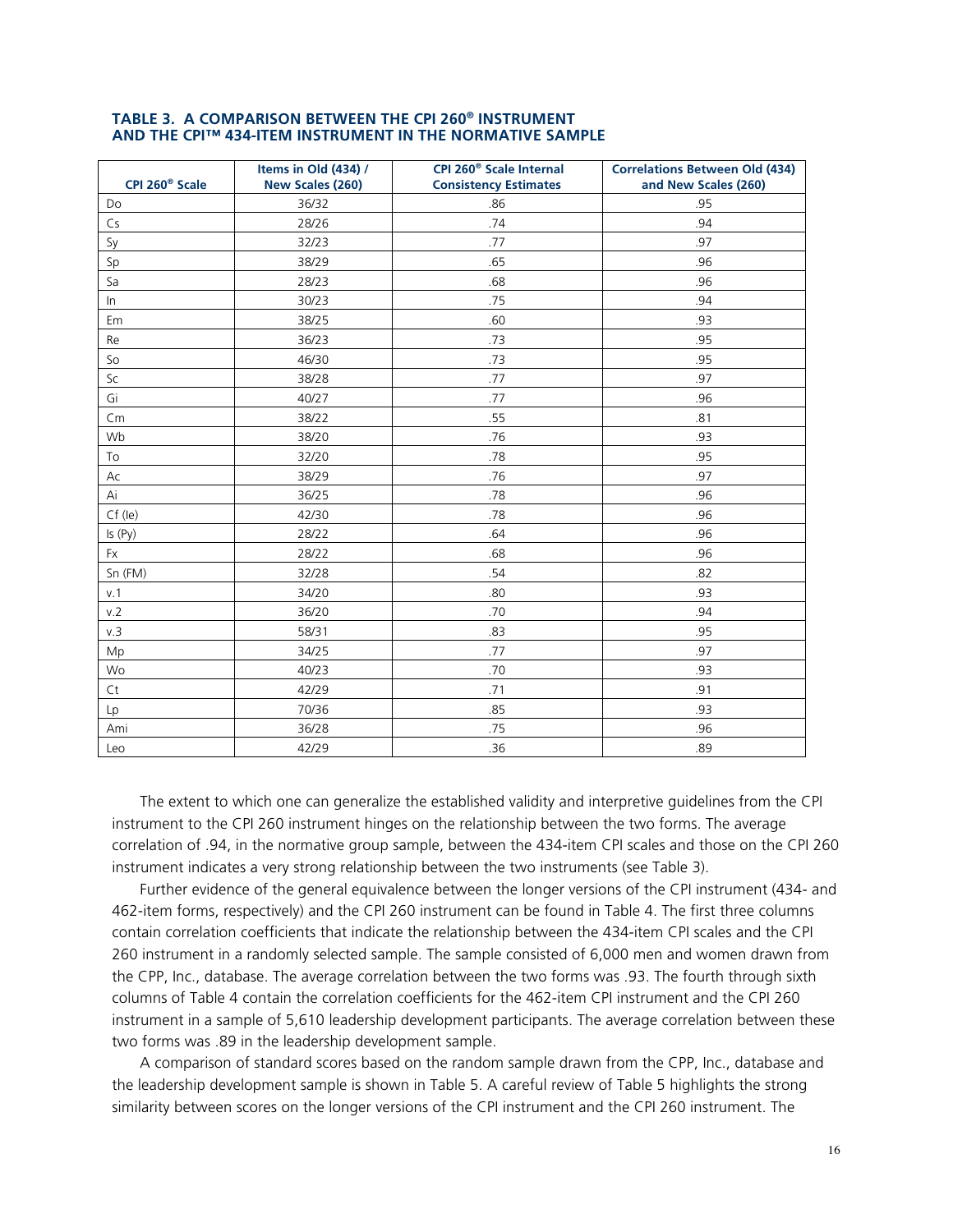similarity between the 434-item CPI instrument and the CPI 260 instrument is slightly greater than between the 462-item CPI instrument and the CPI 260 instrument. One explanation is that the 434-item CPI instrument was used as the basis for the CPI 260 instrument and that both were published after the ADA and EEOC guidelines were enacted. Another explanation is that the leadership development sample had a restricted range of scores (positive skew), which likely attenuated the correlations.

|                   | 434             | 434           | 434           | 462             | 462           | 462           |
|-------------------|-----------------|---------------|---------------|-----------------|---------------|---------------|
|                   | <b>Combined</b> | <b>Men</b>    | <b>Women</b>  | <b>Combined</b> | <b>Men</b>    | <b>Women</b>  |
| <b>Scale Name</b> | $(N = 6,000)$   | $(n = 3,000)$ | $(n = 3,000)$ | $(N = 5,610)$   | $(n = 4,070)$ | $(n = 1,540)$ |
| Do                | .94             | .94           | .95           | .89             | .90           | .89           |
| Cs                | .90             | .89           | .91           | .85             | .84           | .86           |
| Sy                | .95             | .95           | .96           | .95             | .95           | .95           |
| Sp                | .95             | .95           | .95           | .96             | .96           | .97           |
| Sa                | .94             | .93           | .95           | .88             | .88           | .88           |
| In                | .93             | .91           | .94           | .90             | .89           | .91           |
| Em                | .92             | .92           | .92           | .92             | .92           | .92           |
| Re                | .94             | .95           | .94           | .91             | .91           | .90           |
| So                | .93             | .93           | .92           | .87             | .87           | .87           |
| Sc                | .98             | .98           | .98           | .97             | .97           | .97           |
| Gi                | .96             | .97           | .96           | .94             | .94           | .94           |
| Cm                | .77             | .80           | .74           | .58             | .62           | .53           |
| Wb                | .94             | .94           | .94           | .78             | .77           | .79           |
| To                | .94             | .94           | .94           | .87             | .86           | .87           |
| Ac                | .96             | .96           | .96           | .92             | .93           | .92           |
| Ai                | .94             | .94           | .94           | .92             | .92           | .91           |
| $Cf$ (le)         | .96             | .95           | .96           | .88             | .88           | .89           |
| Is(Py)            | .94             | .93           | .95           | .87             | .87           | .87           |
| Fx                | .96             | .97           | .96           | .96             | .96           | .96           |
| Sn (FM)           | .91             | .87           | .85           | .90             | .87           | .84           |
| v.1               | .94             | .94           | .94           | .93             | .93           | .93           |
| v.2               | .93             | .93           | .92           | .88             | .88           | .89           |
| v.3               | .94             | .95           | .94           | .91             | .92           | .90           |
| Mp                | .97             | .96           | .96           | .90             | .91           | .90           |
| Wo                | .93             | .93           | .92           | .86             | .86           | .86           |
| Ct                | .91             | .92           | .91           | .92             | .92           | .91           |
| Lp                | .94             | .94           | .94           | .89             | .89           | .90           |
| Ami               | .97             | .97           | .97           | .95             | .95           | .95           |
| Leo               | .92             | .91           | .91           | .87             | .87           | .86           |

#### **TABLE 4. CORRELATION OF RAW SCORES BETWEEN THE CPI 260® INSTRUMENT AND THE CPI™ 434-ITEM AND 462-ITEM INSTRUMENTS IN A RANDOM SAMPLE OF 6,000 CPP ADMINISTRATIONS AND 5,610 CCL® PARTICIPANTS**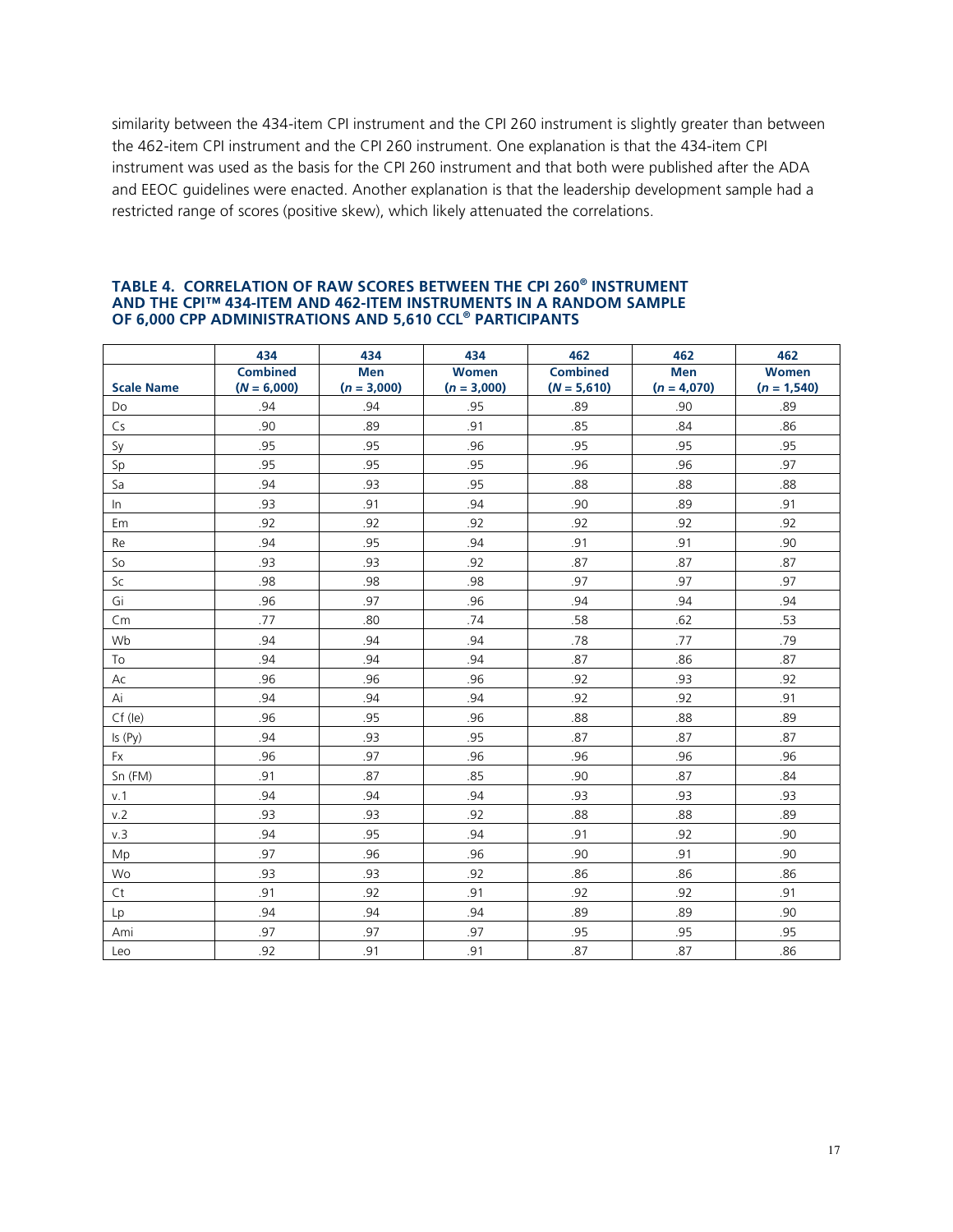# TABLE 5. A COMPARISON OF STANDARD SCORES BETWEEN THE CPI 260® INSTRUMENT<br>AND THE CPI™ 434-ITEM AND 462-ITEM INSTRUMENTS IN A RANDOM SAMPLE<br>OF 6,000 CPP ADMINISTRATIONS AND 5,610 CCL® PARTICIPANTS

|              | 434-item CPI™ instrument<br>standard scores in a     | CPI 260 <sup>®</sup> instrument<br>standard scores in a | 462-item CPI™ instrument                        | CPI 260 <sup>®</sup> instrument<br>standard scores in a sample standard scores in a sample |
|--------------|------------------------------------------------------|---------------------------------------------------------|-------------------------------------------------|--------------------------------------------------------------------------------------------|
| <b>Scale</b> | random sample of 6,000<br><b>CPP administrations</b> | random sample of 6,000<br><b>CPP administrations</b>    | of 5,610 leadership<br>development participants | of 5,610 leadership<br>development participants                                            |
| Do           | 58.89                                                | 58.03                                                   | 63.88                                           | 61.33                                                                                      |
| Cs           | 56.88                                                | 57.17                                                   | 55.76                                           | 58.56                                                                                      |
| Sy           | 56.60                                                | 56.56                                                   | 54.06                                           | 56.37                                                                                      |
| Sp           | 53.54                                                | 53.21                                                   | 53.06                                           | 54.28                                                                                      |
| Sa           | 57.04                                                | 56.65                                                   | 56.42                                           | 58.41                                                                                      |
| In           | 56.03                                                | 58.31                                                   | 58.29                                           | 62.03                                                                                      |
| Em           | 58.78                                                | 59.39                                                   | 55.08                                           | 60.13                                                                                      |
| Re           | 53.34                                                | 53.10                                                   | 54.85                                           | 54.58                                                                                      |
| So           | 54.78                                                | 54.20                                                   | 53.43                                           | 55.05                                                                                      |
| Sc           | 56.20                                                | 55.97                                                   | 54.06                                           | 54.00                                                                                      |
| Gi           | 58.58                                                | 58.55                                                   | 54.30                                           | 57.09                                                                                      |
| Cm           | 52.68                                                | 52.26                                                   | 55.52                                           | 54.33                                                                                      |
| Wb           | 55.51                                                | 55.55                                                   | 54.56                                           | 57.00                                                                                      |
| To           | 59.37                                                | 59.46                                                   | 55.73                                           | 60.83                                                                                      |
| Ac           | 56.78                                                | 56.65                                                   | 57.23                                           | 57.41                                                                                      |
| Ai           | 60.07                                                | 60.23                                                   | 56.97                                           | 62.28                                                                                      |
| $Cf$ (le)    | 56.66                                                | 56.87                                                   | 52.99                                           | 58.10                                                                                      |
| Is (Py)      | 58.11                                                | 58.26                                                   | 55.57                                           | 59.96                                                                                      |
| <b>Fx</b>    | 55.71                                                | 54.71                                                   | 49.80                                           | 55.06                                                                                      |
| Sn (F/M)     | 48.30                                                | 47.33                                                   | 47.30                                           | 43.23                                                                                      |
| v.1          | 44.39                                                | 44.39                                                   | 42.28                                           | 40.76                                                                                      |
| v.2          | 50.91                                                | 51.24                                                   | 53.57                                           | 51.86                                                                                      |
| v.3          | 60.59                                                | 60.13                                                   | 55.84                                           | 60.72                                                                                      |
| Mp           | 60.21                                                | 60.85                                                   | 60.42                                           | 65.41                                                                                      |
| Wo           | 56.25                                                | 56.38                                                   | 55.02                                           | 56.44                                                                                      |
| Ct           | 55.49                                                | 56.23                                                   | 52.90                                           | 57.86                                                                                      |
| Lp           | 58.96                                                | 58.53                                                   | $\star$                                         | 61.67                                                                                      |
| Ami          | 55.18                                                | 55.66                                                   | $\star$                                         | 56.47                                                                                      |
| Leo          | 59.03                                                | 59.51                                                   | $\star$                                         | 60.09                                                                                      |

\* Note: The special purpose scales Lp, Ami, and Leo were not available in Form 462 of the CPI instrument.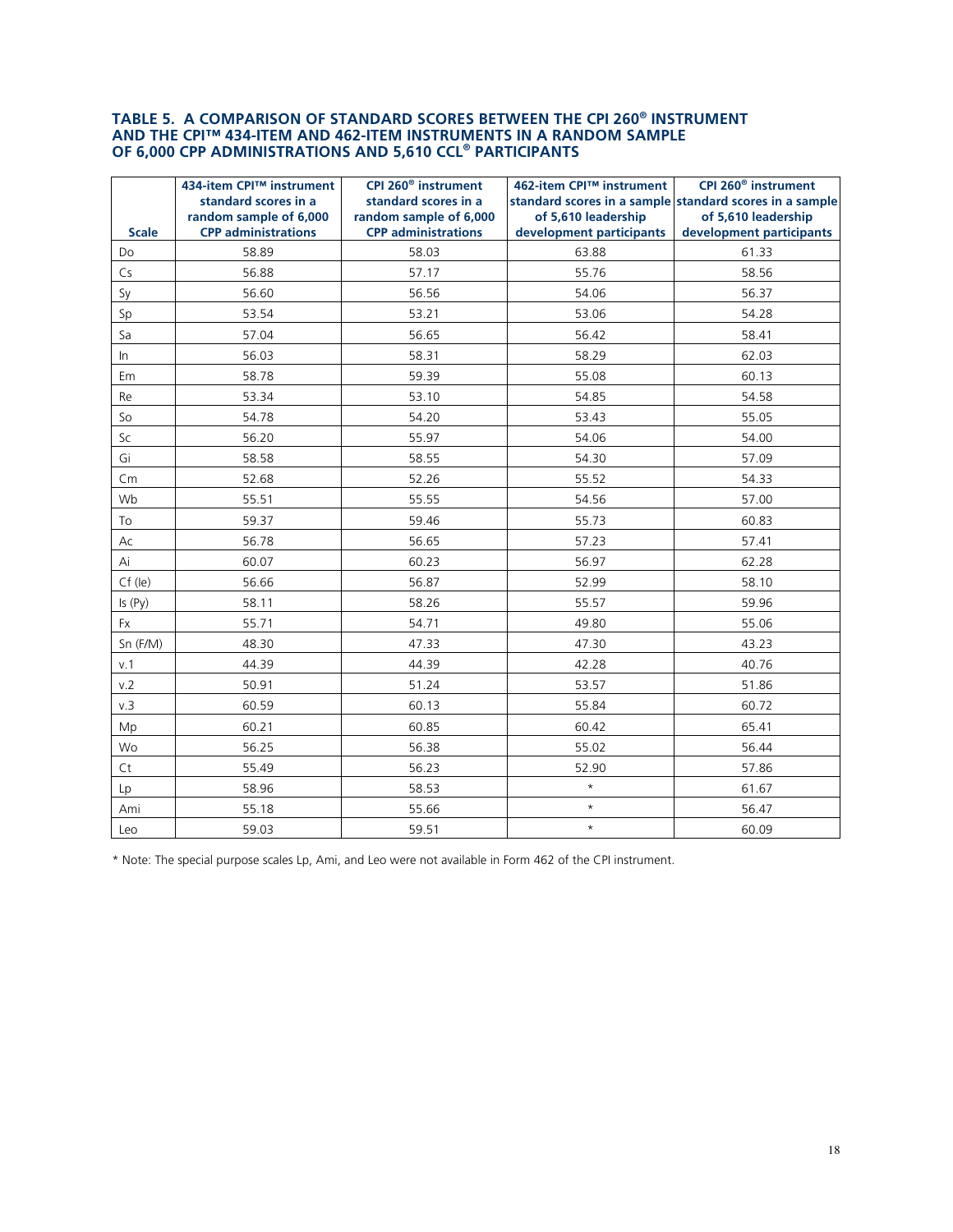### Factor Structure

A series of factor analyses were run on the CPI 260 instrument standard scale scores using the random sample of 6,000 cases drawn from the CPP, Inc., database. The sample was balanced by gender, allowing for three analyses of the CPI 260 instrument: men (*n* = 3,000), women (*n* = 3,000), and combined (*N* = 6,000). In each of the three analyses, four unrotated factors were identified as having eigenvalues greater than 1.0. A varimax rotation was also conducted. Tables 6 through 8 show the eigenvalues before and after rotation, as well as the rotated factor matrix for each analysis.

The results presented in Tables 6 through 8 are reassuring for two reasons. The first reason is that the number and content of the factors is very similar to previous factor analyses of the CPI instrument (see Gough 1987, Gough & Bradley 1996). Across previous studies, the first two factors consistently group Do, Cs, Sy, Sp, Sa, In, and Em in one grouping and Re, So, Sc, Gi, Wb, To, and Ac in another. This same grouping of scales is very robust here. The Do to Em grouping has been interpreted in the past as a measure of interpersonal effectiveness, poise, and resourcefulness (see McAllister 1996). The grouping of Re to Ac has been interpreted as a measure of personal well-being, optimism, and positive socialization. The third and fourth factors found in the current analyses are also familiar to previous factor analysis of the CPI instrument. The grouping of Ai, Fx, To, Cf, and Is may not be as striking, with a number of items cross loading in the current results, but the pattern is evident. This grouping has been interpreted in the past as a measure of independence of thought and action (see McAllister 1996). The fourth factor is represented most distinctly by Sn, and appears to measure tender- versus tough-mindedness. The second reason to be reassured by the current results is that the same pattern of factor loadings appears for both men and women. This finding suggests that the CPI 260 instrument is working in a similar fashion for both genders. These results provide further support for using combined norms to simplify interpretation of the CPI 260 instrument.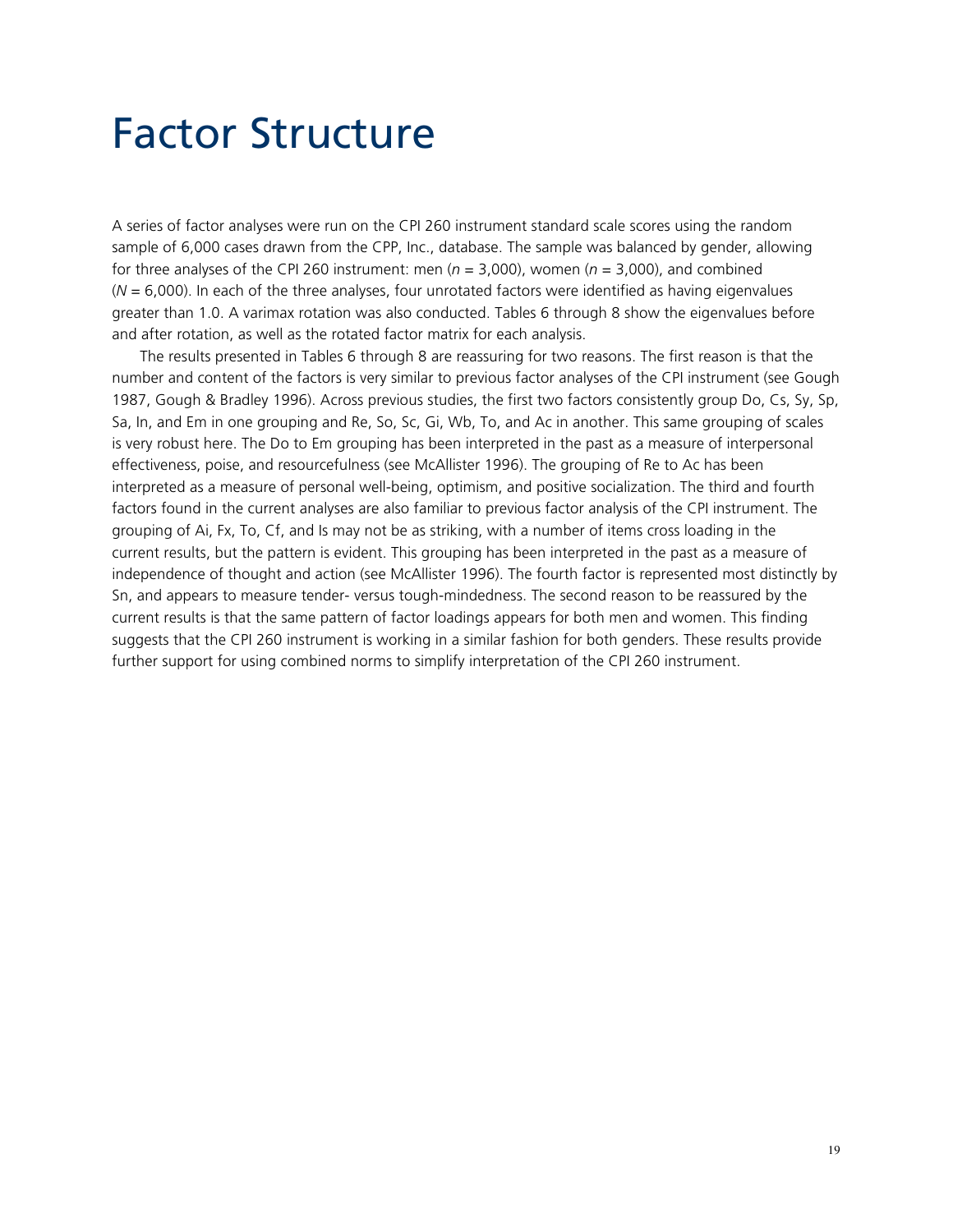| CPI 260 <sup>®</sup> Scale | 1       | $\overline{2}$ | 3       | 4       |
|----------------------------|---------|----------------|---------|---------|
| Do                         | 0.23    | 0.89           | $-0.02$ | 0.14    |
| Cs                         | 0.16    | 0.76           | 0.39    | $-0.06$ |
| Sy                         | 0.20    | 0.79           | 0.13    | 0.10    |
| Sp                         | $-0.14$ | 0.62           | 0.38    | 0.26    |
| Sa                         | $-0.05$ | 0.84           | 0.05    | 0.15    |
| $\ln$                      | 0.29    | 0.66           | 0.23    | 0.27    |
| Em                         | 0.18    | 0.58           | 0.47    | $-0.03$ |
| Re                         | 0.71    | 0.30           | 0.11    | $-0.21$ |
| So                         | 0.72    | 0.16           | $-0.07$ | 0.13    |
| Sc                         | 0.87    | $-0.22$        | 0.02    | $-0.15$ |
| Gi                         | 0.85    | 0.01           | 0.04    | $-0.07$ |
| Cm                         | 0.39    | 0.15           | $-0.07$ | 0.23    |
| Wb                         | 0.72    | 0.29           | 0.22    | 0.42    |
| To                         | 0.67    | 0.16           | 0.57    | 0.01    |
| Ac                         | 0.71    | 0.44           | $-0.07$ | $-0.17$ |
| Ai                         | 0.45    | 0.28           | 0.69    | $-0.03$ |
| Cf                         | 0.57    | 0.51           | 0.40    | 0.03    |
| $\mathsf{S}$               | 0.48    | 0.33           | 0.44    | 0.09    |
| Fx                         | $-0.13$ | $-0.02$        | 0.82    | $-0.03$ |
| Sn                         | $-0.04$ | $-0.26$        | 0.06    | $-0.58$ |
| Mp                         | 0.66    | 0.44           | 0.35    | 0.06    |
| Wo                         | 0.82    | 0.16           | 0.29    | 0.17    |
| Ct                         | 0.03    | 0.38           | 0.80    | $-0.05$ |
| Lp                         | 0.51    | 0.78           | 0.07    | 0.16    |
| Ami                        | 0.86    | 0.02           | 0.28    | 0.11    |
| Leo                        | 0.61    | 0.19           | $-0.21$ | 0.25    |
| Eigenvalue                 | 11.49   | 4.11           | 2.52    | 1.16    |
| % variance accounted for   | 44.2    | 15.8           | 9.7     | 4.5     |
| Rotated eigenvalue         | 7.64    | 5.87           | 3.47    | 1.03    |
| Rotated % variance         | 31.5    | 24.2           | 14.3    | 4.2     |

### TABLE 6. ROTATED FACTOR MATRIX IN A SAMPLE OF MEN ( $n = 3,000$ )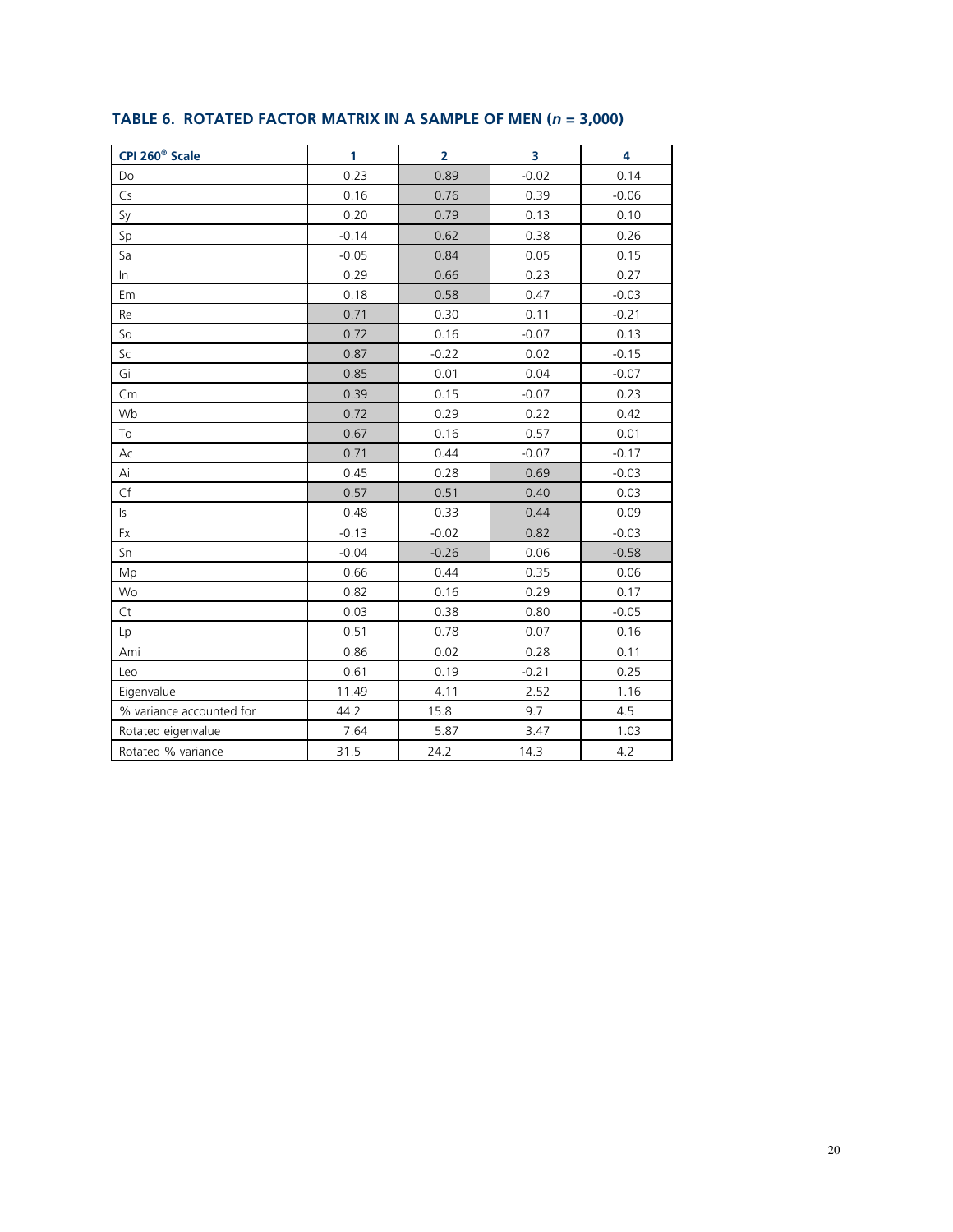| CPI 260 <sup>®</sup> Scale | 1       | $\overline{2}$ | 3       | 4       |
|----------------------------|---------|----------------|---------|---------|
| Do                         | 0.24    | 0.91           | 0.00    | 0.07    |
| Cs                         | 0.12    | 0.74           | 0.42    | 0.16    |
| Sy                         | 0.19    | 0.84           | 0.11    | 0.06    |
| Sp                         | $-0.08$ | 0.74           | 0.36    | $-0.04$ |
| Sa                         | 0.01    | 0.87           | 0.06    | 0.08    |
| In                         | 0.35    | 0.76           | 0.22    | $-0.09$ |
| Em                         | 0.19    | 0.59           | 0.49    | 0.07    |
| Re                         | 0.67    | 0.21           | 0.13    | 0.37    |
| So                         | 0.68    | 0.17           | $-0.05$ | 0.05    |
| Sc                         | 0.85    | $-0.26$        | 0.01    | $-0.03$ |
| Gi                         | 0.85    | 0.01           | 0.01    | $-0.08$ |
| Cm                         | 0.43    | 0.16           | $-0.10$ | 0.22    |
| Wb                         | 0.75    | 0.40           | 0.17    | $-0.13$ |
| To                         | 0.66    | 0.17           | 0.54    | 0.05    |
| $\mathsf{Ac}$              | 0.67    | 0.34           | $-0.07$ | 0.41    |
| Ai                         | 0.46    | 0.30           | 0.66    | 0.22    |
| Cf                         | 0.55    | 0.52           | 0.38    | 0.23    |
| ls.                        | 0.51    | 0.35           | 0.41    | 0.21    |
| Fx                         | $-0.10$ | 0.01           | 0.80    | $-0.08$ |
| Sn                         | $-0.12$ | $-0.42$        | 0.08    | 0.32    |
| Mp                         | 0.65    | 0.49           | 0.34    | 0.06    |
| Wo                         | 0.81    | 0.22           | 0.26    | 0.02    |
| Ct                         | 0.05    | 0.48           | 0.74    | $-0.01$ |
| Lp                         | 0.50    | 0.81           | 0.07    | 0.10    |
| Ami                        | 0.87    | 0.07           | 0.28    | $-0.11$ |
| Leo                        | 0.61    | 0.26           | $-0.30$ | $-0.05$ |
| Eigenvalue                 | 11.92   | 4.19           | 2.33    | 1.07    |
| % variance accounted for   | 45.9    | 16.1           | 8.9     | 4.1     |
| Rotated eigenvalue         | 7.52    | 6.69           | 3.26    | 0.72    |
| Rotated% varience          | 31.0    | 27.6           | 13.4    | 3.0     |

### TABLE 7. ROTATED FACTOR MATRIX IN A SAMPLE OF WOMEN ( $n = 3,000$ )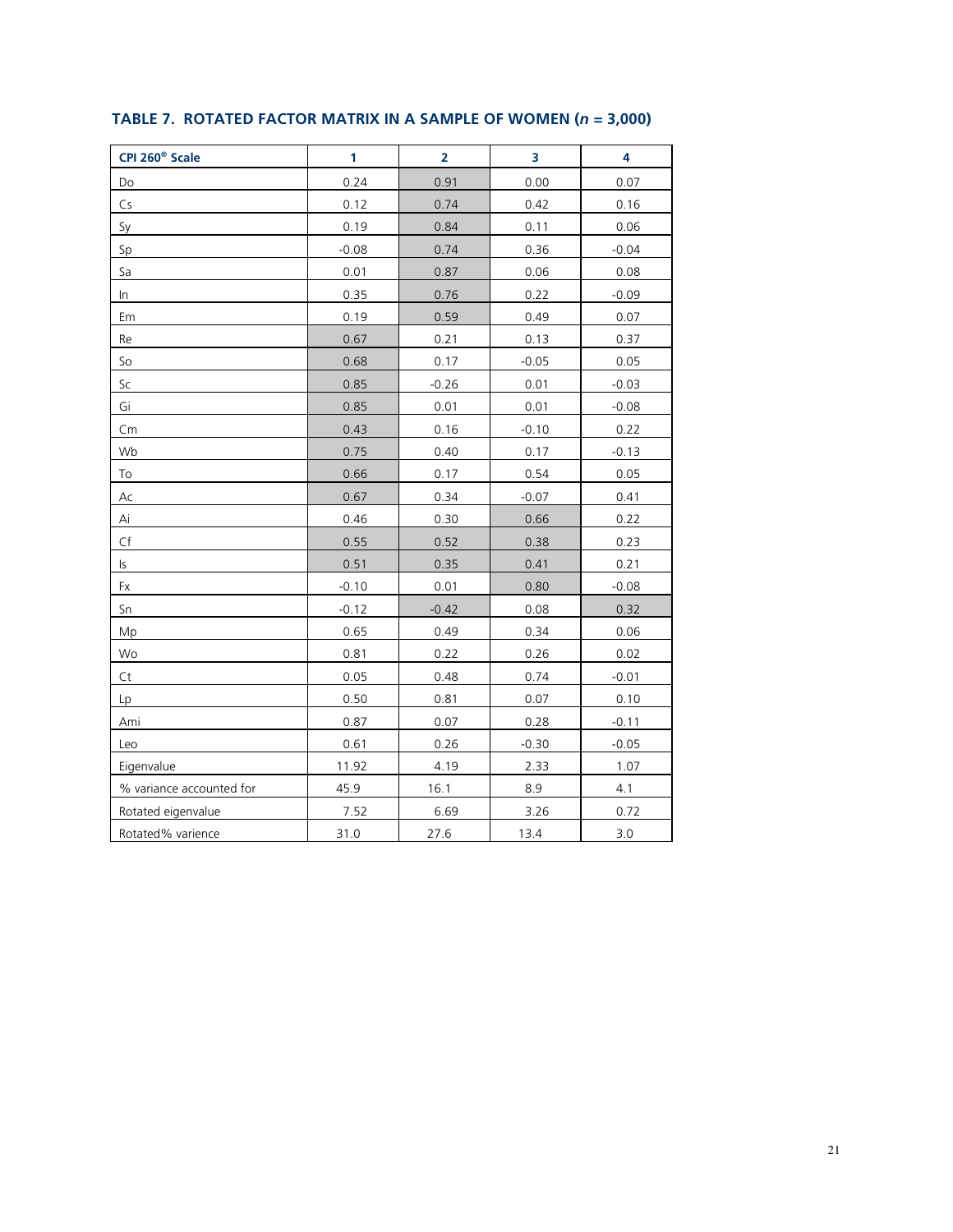### TABLE 8. ROTATED FACTOR MATRIX IN A SAMPLE OF MEN AND WOMEN COMBINED ( $N = 6,000$ )

| CPI 260 <sup>®</sup> Scale | 1       | $\overline{2}$ | 3       | 4       |
|----------------------------|---------|----------------|---------|---------|
| Do                         | 0.26    | 0.89           | $-0.03$ | 0.15    |
| Cs                         | 0.16    | 0.76           | 0.39    | $-0.07$ |
| Sy                         | 0.20    | 0.82           | 0.11    | 0.05    |
| Sp                         | $-0.10$ | 0.70           | 0.35    | 0.15    |
| Sa                         | 0.00    | 0.86           | 0.03    | 0.08    |
| In                         | 0.33    | 0.70           | 0.21    | 0.32    |
| Em                         | 0.19    | 0.59           | 0.47    | $-0.04$ |
| Re                         | 0.72    | 0.26           | 0.10    | $-0.24$ |
| So                         | 0.70    | 0.16           | $-0.06$ | 0.05    |
| Sc                         | 0.85    | $-0.26$        | 0.02    | 0.05    |
| Gi                         | 0.84    | $-0.01$        | 0.04    | 0.13    |
| Cm                         | 0.42    | 0.18           | $-0.09$ | $-0.02$ |
| Wb                         | 0.72    | 0.35           | 0.19    | 0.31    |
| To                         | 0.67    | 0.16           | 0.56    | 0.00    |
| Ac                         | 0.73    | 0.40           | $-0.10$ | $-0.25$ |
| Ai                         | 0.47    | 0.31           | 0.66    | $-0.10$ |
| $\mathsf{C}\mathsf{f}$     | 0.59    | 0.53           | 0.36    | 0.00    |
| ls                         | 0.52    | 0.36           | 0.40    | $-0.02$ |
| Fx                         | $-0.14$ | 0.00           | 0.81    | $-0.03$ |
| Sn                         | $-0.14$ | $-0.31$        | 0.09    | $-0.58$ |
| Mp                         | 0.67    | 0.46           | 0.33    | 0.10    |
| Wo                         | 0.82    | 0.19           | 0.26    | 0.15    |
| Ct                         | 0.04    | 0.44           | 0.77    | 0.01    |
| Lp                         | 0.52    | 0.78           | 0.05    | 0.14    |
| Ami                        | 0.86    | 0.04           | 0.28    | 0.16    |
| Leo                        | 0.62    | 0.22           | $-0.26$ | 0.27    |
| Eigenvalue                 | 11.83   | 4.09           | 2.46    | 1.11    |
| % variance accounted for   | 45.5    | 15.7           | 9.5     | 4.3     |
| Rotated eigenvalue         | 7.80    | 6.31           | 3.24    | 0.90    |
| Rotated% varience          | 32.0    | 26.0           | 13.4    | 3.7     |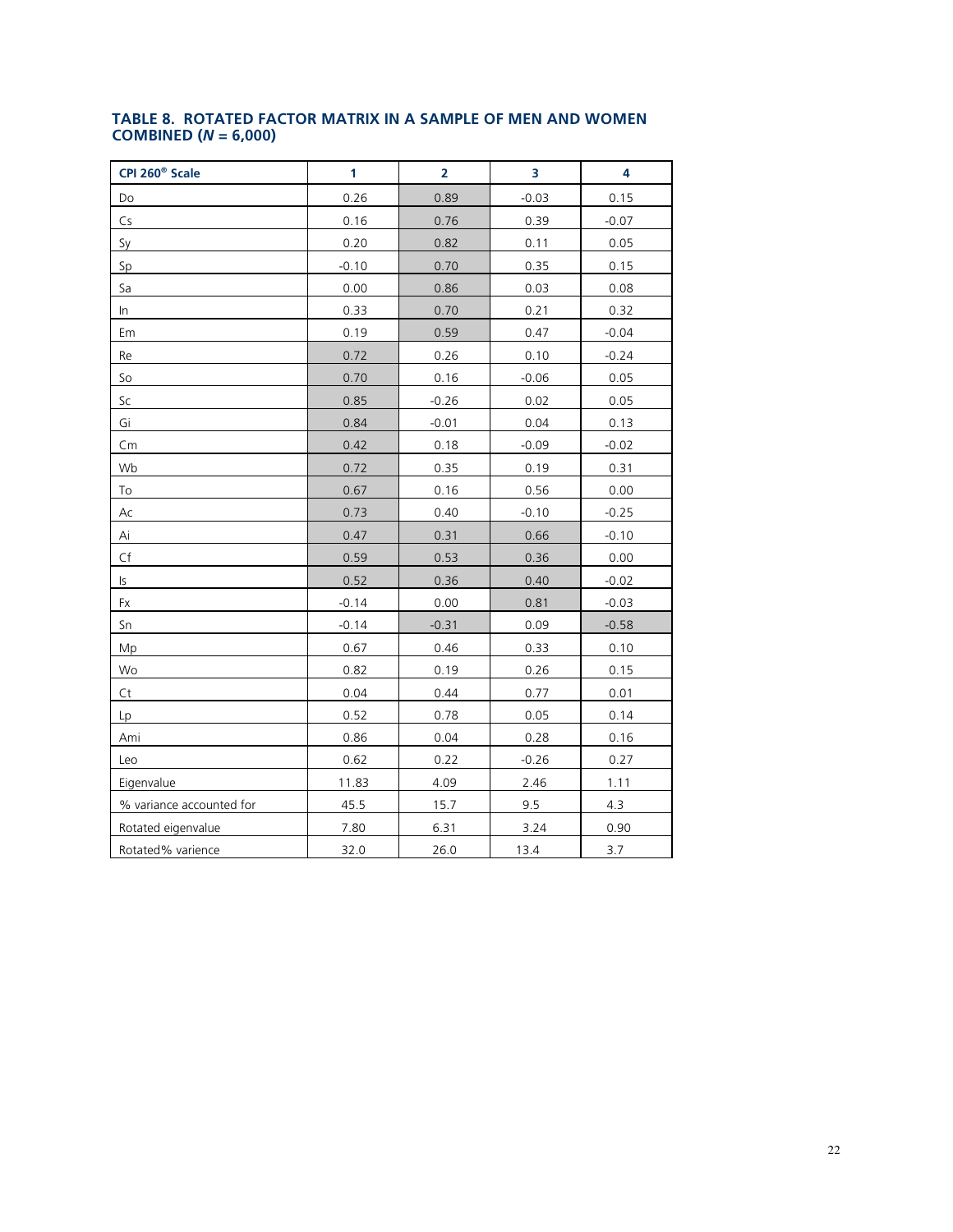# Summary

Overall, the preliminary results in this report supported the CPI 260 instrument as a reasonably reliable and valid short form of the *California Psychological Inventory* (CPI) instrument, with the added quality of having retained items that meet the demands of professionals in organizational settings. The type and level findings, as well as that of the invalidity indicators, in the normative sample were consistent with previous versions of the CPI instrument. Likewise, comparisons of internal consistency estimates and scale score means between the CPI 260 instrument and previous versions of the CPI instrument indicated a very strong relationship between the two assessment tools. This evidence suggested that the new, briefer instrument is a reasonable equivalent and can be expected to perform in ways that are similar to the well-established CPI instrument. This was further supported by the strikingly similar factor results in this report that showed the underlying structure to be well maintained in the CPI 260 instrument. The factor results also supported the use of combined norms for men and women, which will simplify interpretation in today's expanding workforce.